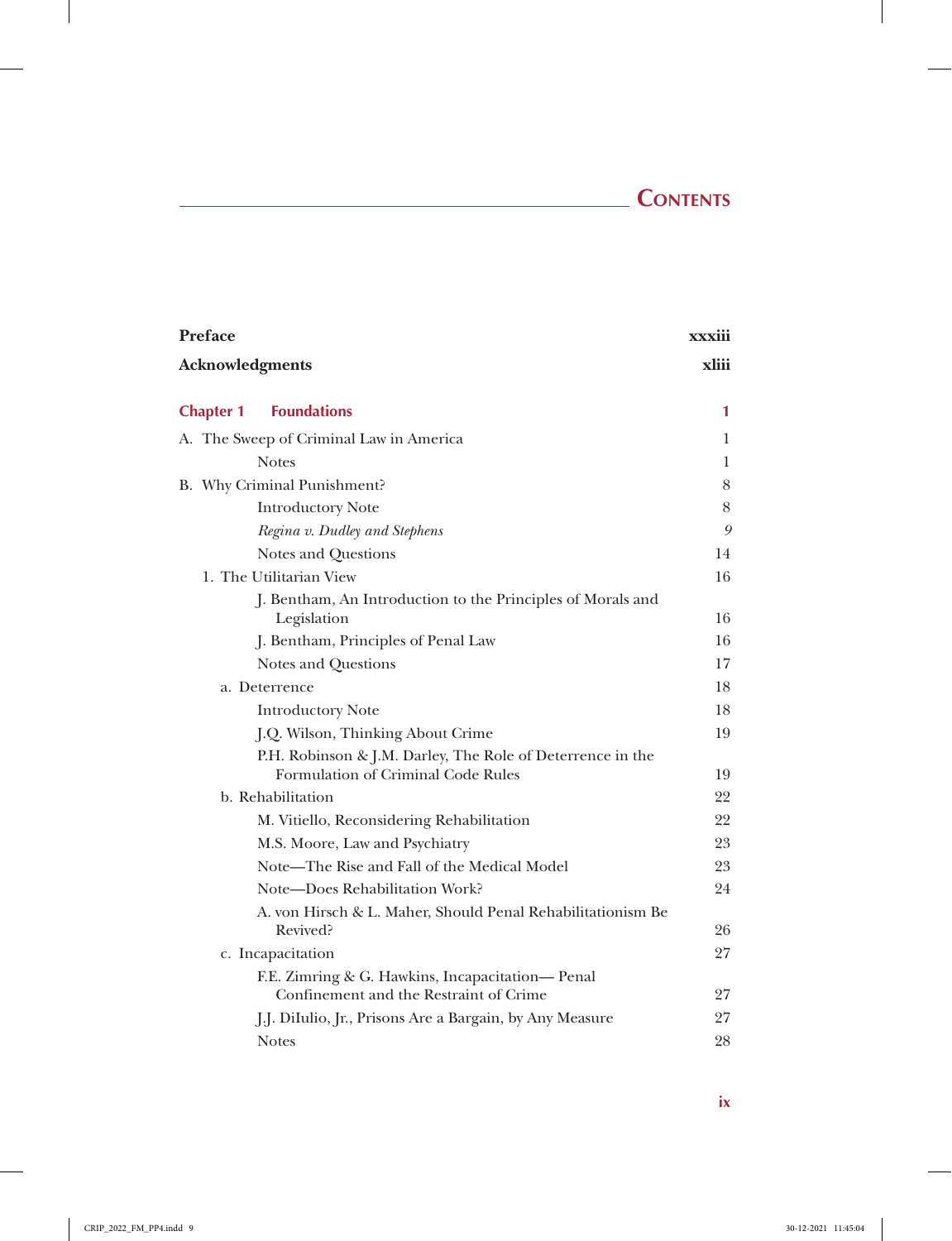### **x Contents**

 $\overline{\phantom{a}}$ 

| 2. Retribution                                                                                                 | 32     |
|----------------------------------------------------------------------------------------------------------------|--------|
| <b>Introductory Note</b>                                                                                       | 32     |
| I. Kant, The Philosophy of Law                                                                                 | 32     |
| M.S. Moore, The Moral Worth of Retribution                                                                     | 33     |
| Note on Criticisms and Defenses of Retribution                                                                 | 34     |
| H. Morris, On Guilt and Innocence                                                                              | 35     |
| J. Murphy, Marxism and Retribution                                                                             | 35     |
| J. Hampton, Correcting Harms versus Righting Wrongs: The<br>Goal of Retribution                                | 36     |
| J.L. Mackie, Retribution: A Test Case for Ethical Objectivity                                                  | 36     |
| D. Sered, Until We Reckon: Violence, Mass Incarceration, and<br>a Road to Repair                               | 37     |
| Note on Retribution as a Constraint                                                                            | 37     |
| 3. "Cousins" of Retribution                                                                                    | 39     |
| <b>Introductory Note</b>                                                                                       | 39     |
| a. Retaliation and Revenge                                                                                     | 39     |
| J.F. Stephen, A History of the Criminal Law of England                                                         | 39     |
| Questions                                                                                                      | 39     |
| Problem: Unexpected Harm                                                                                       | 40     |
| Problem: Victim-Impact Statements                                                                              | 41     |
| b. Social Cohesion                                                                                             | 43     |
| H.L.A. Hart, Punishment and Responsibility                                                                     | 43     |
| E. Durkheim, The Division of Labor in Society                                                                  | 44     |
| J.F. Stephen, A History of the Criminal Law of England                                                         | 44     |
| <b>Note</b>                                                                                                    | 45     |
| 4. Mixed Theories                                                                                              | 46     |
| <b>Introductory Note</b>                                                                                       | 46     |
| Questioning the Classic Mixed Theory                                                                           | 47     |
| M.S. Moore, Law and Psychiatry                                                                                 | 47     |
| Notes and Questions                                                                                            | 48     |
| C. What to Punish                                                                                              | $48\,$ |
| Problem—Sex Work                                                                                               | 50     |
| Human Rights Watch, Why Sex Work Should Be Decriminalized                                                      | 50     |
| N. Dowling & J. Bigelsen, A Big Mistake on Sex Work:<br>Reformers Would Let Buyers, Pimps and Promoters Escape |        |
| Criminal Consequences                                                                                          | 51     |
| D. Alternatives to Punishment                                                                                  | 53     |
| 1. Abolish Prisons? Abolish Punishments?                                                                       | 53     |
| <b>Introductory Note</b>                                                                                       | 53     |

 $\perp$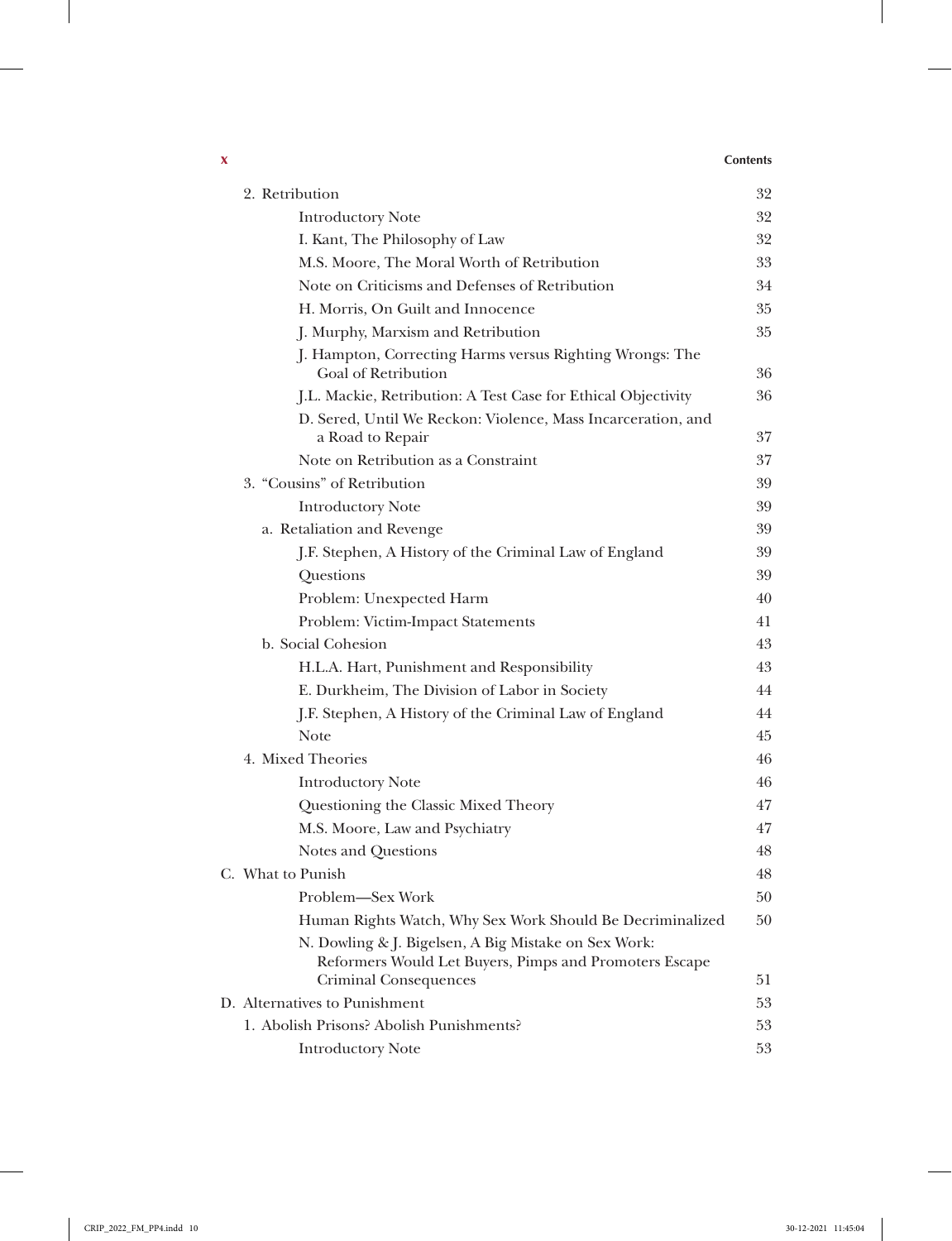## **Contents xi**

 $\mathbf{r}$ 

|                    | M. Kaba, We Do This 'Til We Free Us                                             | 55  |
|--------------------|---------------------------------------------------------------------------------|-----|
|                    | A. Akbar, Toward a Radical Imagination of Law                                   | 55  |
|                    | L. Ben-Moshe, The Tension Between Abolition and Reform                          | 56  |
|                    | A.M. McLeod, Envisioning Abolition Democracy                                    | 57  |
|                    | J. Forman Jr., Comments Offered at Criminal Justice Roundtable                  | 57  |
|                    | R. Kennedy, Say It Loud!                                                        | 58  |
|                    | Notes and Questions                                                             | 60  |
|                    | 2. Restorative Justice                                                          | 64  |
|                    | E. The Relevant Institutional Actors                                            | 67  |
|                    | <b>Notes</b>                                                                    | 69  |
| <b>Chapter 2</b>   | <b>The Process for Determining Guilt</b>                                        | 77  |
|                    | A. An Overview of a Criminal Case                                               | 78  |
|                    | B. Prosecutor's Discretion and the Decision to Charge                           | 84  |
|                    | <b>Introductory Notes</b>                                                       | 84  |
|                    | Inmates of Attica Correctional Facility v. Rockefeller                          | 90  |
|                    | Notes on Checking the Decision Not to Prosecute                                 | 92  |
|                    | Problem                                                                         | 99  |
|                    | Notes on "Compulsory" Prosecution in Europe                                     | 100 |
|                    | Note on Selective Prosecution                                                   | 101 |
|                    | United States v. Armstrong                                                      | 102 |
|                    | P. Karlan, Race, Rights, and Remedies in Criminal Adjudication                  | 105 |
|                    | Notes and Questions                                                             | 106 |
|                    | Problem                                                                         | 108 |
| C. Plea Bargaining |                                                                                 | 108 |
|                    | Brady v. United States                                                          | 108 |
|                    | A.W. Alschuler, The Supreme Court, the Defense Attorney,<br>and the Guilty Plea | 111 |
|                    | Notes on Plea Bargaining                                                        | 112 |
|                    | Note on Plea Outcomes versus Trial Outcomes                                     | 117 |
|                    | A. Enker, Perspectives on Plea Bargaining                                       | 117 |
|                    | A. Specter, Book Review                                                         | 118 |
|                    | A.W. Alschuler, The Prosecutor's Role in Plea Bargaining                        | 119 |
|                    | S. Bibas, Plea Bargaining Outside the Shadow of Trial                           | 119 |
|                    | A.M. Crespo, The Hidden Law of Plea Bargaining                                  | 120 |
|                    | <b>Notes</b>                                                                    | 120 |
|                    | Notes on the Policy Debate                                                      | 121 |
|                    | A.W. Alschuler, Book Review                                                     | 121 |
|                    |                                                                                 |     |

 $\overline{\phantom{a}}$ 

 $\begin{array}{c} \hline \end{array}$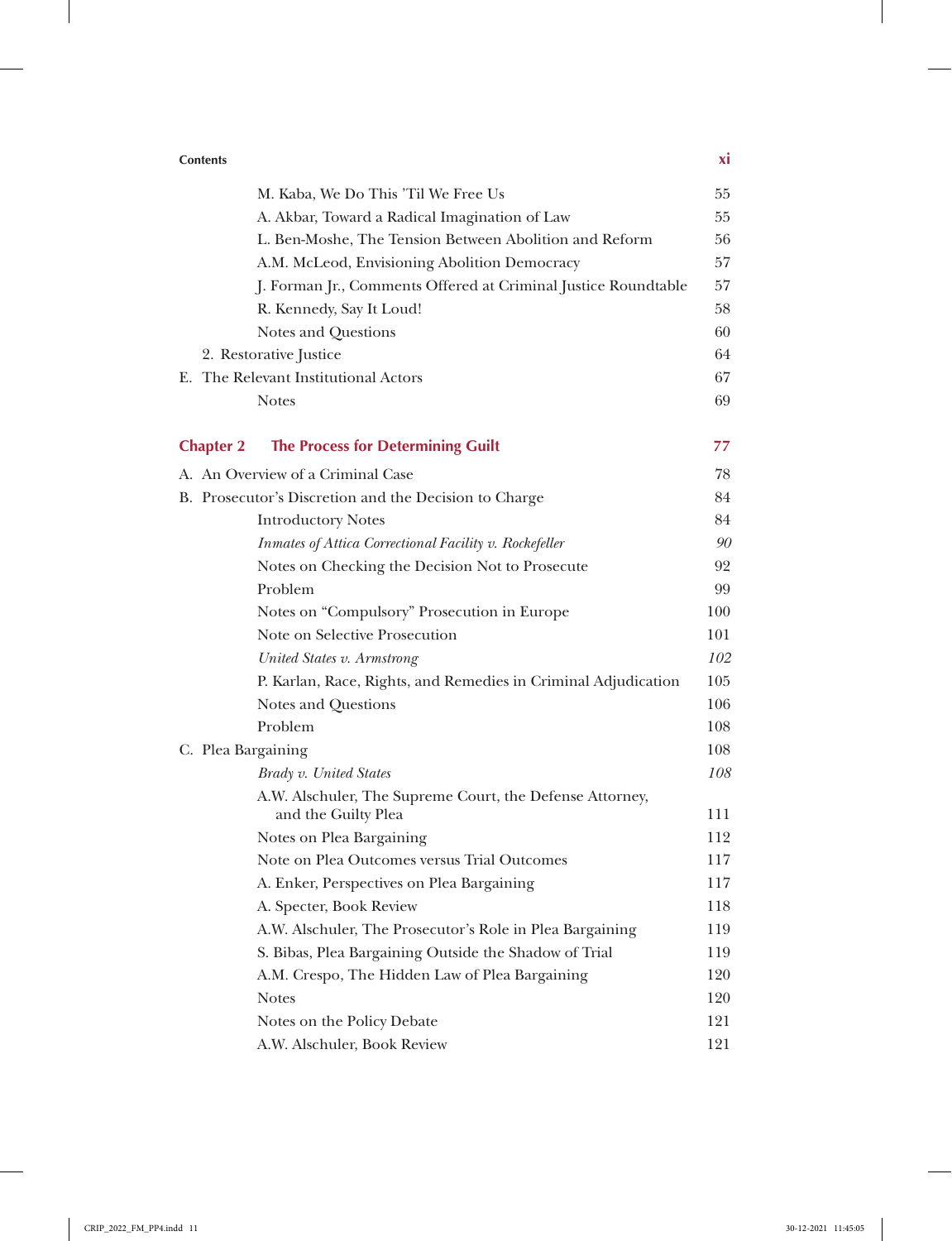### **xii Contents**

 $\begin{array}{c} \hline \end{array}$ 

| Scott v. United States                                                                               | 123 |
|------------------------------------------------------------------------------------------------------|-----|
| Bordenkircher v. Hayes                                                                               | 129 |
| D. Lynch, The Impropriety of Plea Agreements: A Tale of Two<br>Counties                              | 132 |
| <b>Notes</b>                                                                                         | 133 |
| G.E. Lynch, Our Administrative System of Criminal Justice                                            | 135 |
| Notes and Questions                                                                                  | 138 |
| D. Formal Trials                                                                                     | 139 |
| <b>Introductory Note</b>                                                                             | 139 |
| 1. The Presentation of Evidence                                                                      | 141 |
| <b>Notes</b>                                                                                         | 141 |
| Questions on Jury Instructions                                                                       | 146 |
| 2. Proof Beyond a Reasonable Doubt                                                                   | 146 |
| In re Winship                                                                                        | 146 |
| <b>Notes</b>                                                                                         | 147 |
| a. Allocating the Burden of Proof                                                                    | 151 |
| <b>Introductory Note</b>                                                                             | 151 |
| Patterson v. New York                                                                                | 152 |
| Notes and Questions                                                                                  | 155 |
| J.C. Jeffries Jr. & P.B. Stephan, Defenses, Presumptions and<br>Burdens of Proof in the Criminal Law | 156 |
| b. Presumptions                                                                                      | 159 |
| 3. The Role of the Jury                                                                              | 160 |
| Duncan v. Louisiana                                                                                  | 160 |
| <b>Notes</b>                                                                                         | 163 |
| G. Williams, The Proof of Guilt                                                                      | 165 |
| L.M. Ouziel, Beyond Law and Fact: Jury Evaluation of Law                                             |     |
| Enforcement                                                                                          | 166 |
| H. Kalven & H. Zeisel, The American Jury                                                             | 167 |
| J. Bowers, Upside-Down Juries                                                                        | 168 |
| D.W. Broeder, The Functions of the Jury-Facts or Fictions?                                           | 168 |
| United States v. Dougherty                                                                           | 171 |
| Notes and Questions on Nullification                                                                 | 174 |
| P. Butler, Racially Based Jury Nullification: Black Power in the<br>Criminal Justice System          | 181 |
| R.L. Kennedy, Race, Crime, and the Law                                                               | 182 |
| Note on Race-Based Nullification                                                                     | 183 |
| Notes on the Jury's Role in Sentencing                                                               | 183 |
| Notes and Questions on Inconsistent Verdicts                                                         | 186 |

 $\mathbf{I}$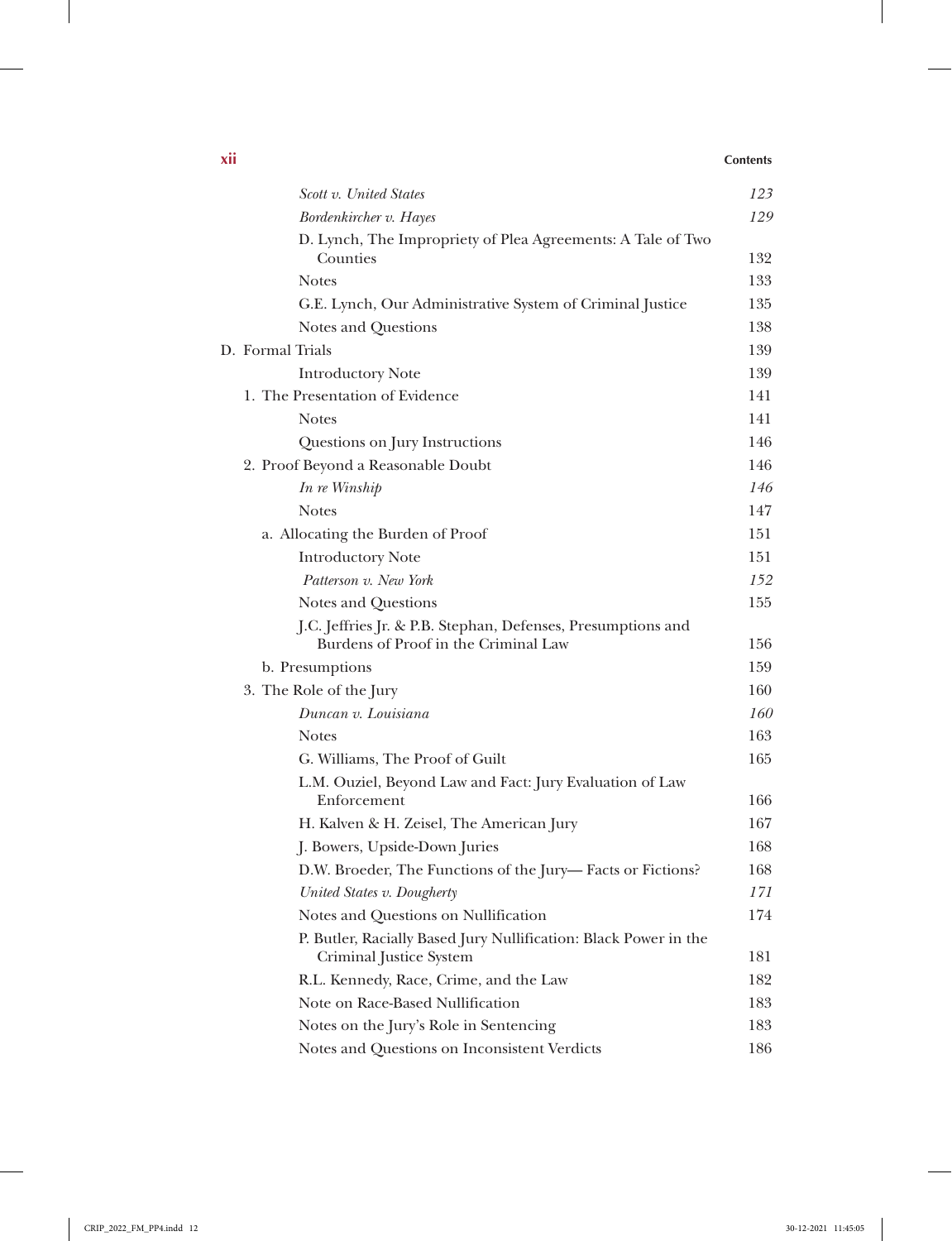| <b>Contents</b>                                |                                                                            | xiii       |
|------------------------------------------------|----------------------------------------------------------------------------|------------|
| <b>Chapter 3</b>                               | <b>Defining Criminal Conduct-The Elements of</b><br><b>Just Punishment</b> | 189        |
|                                                |                                                                            |            |
| A. Introduction                                |                                                                            | 189<br>190 |
| B. Legality                                    | Commonwealth v. Mochan                                                     | 190        |
|                                                | <b>Notes</b>                                                               | 192        |
|                                                |                                                                            |            |
|                                                | McBoyle v. United States<br>Yates v. United States                         | 195<br>195 |
|                                                | <b>Notes</b>                                                               | 203        |
|                                                | Problem                                                                    | 207        |
|                                                |                                                                            | 207        |
|                                                | Keeler v. Superior Court                                                   | 211        |
|                                                | <b>Notes</b>                                                               | 212        |
|                                                | Rogers v. Tennessee<br>Note                                                | 215        |
|                                                |                                                                            | 216        |
|                                                | City of Chicago v. Morales                                                 | 223        |
|                                                | S. Chapman, Court Upholds America's Right to Hang Out<br><b>Notes</b>      | 224        |
|                                                |                                                                            | 234        |
| C. Proportionality<br><b>Introductory Note</b> |                                                                            | 234        |
|                                                | J. Bentham, Principles of Penal Law                                        | 234        |
|                                                | H. Gross, A Theory of Criminal Justice                                     | 235        |
|                                                | H.L.A. Hart & A. Honoré, Causation in the Law                              | 236        |
|                                                | A.C. Ewing, A Study of Punishment II: Punishment as Viewed                 |            |
|                                                | by the Philosopher                                                         | 236        |
|                                                | H.L.A. Hart, Law, Liberty and Morality                                     | 236        |
|                                                | A. von Hirsch & A. Ashworth, Proportionate Sentencing:                     |            |
|                                                | <b>Exploring the Principles</b>                                            | 236        |
|                                                | Harmelin v. Michigan                                                       | 237        |
|                                                | <b>Notes</b>                                                               | 242        |
| D. Culpability                                 |                                                                            | 248        |
|                                                | 1. Actus Reus-Culpable Conduct                                             | 248        |
|                                                | a. The Requirement of Voluntary Action                                     | 248        |
|                                                | Martin v. State                                                            | 248        |
|                                                | Notes and Questions                                                        | 249        |
|                                                | People v. Newton                                                           | 251        |
|                                                | Notes and Questions                                                        | 252        |
|                                                | M. Kelman, Interpretive Construction in the Substantive<br>Criminal Law    | 258        |
|                                                | M. Moore, Act and Crime                                                    | 258        |

 $\mathbb{I}$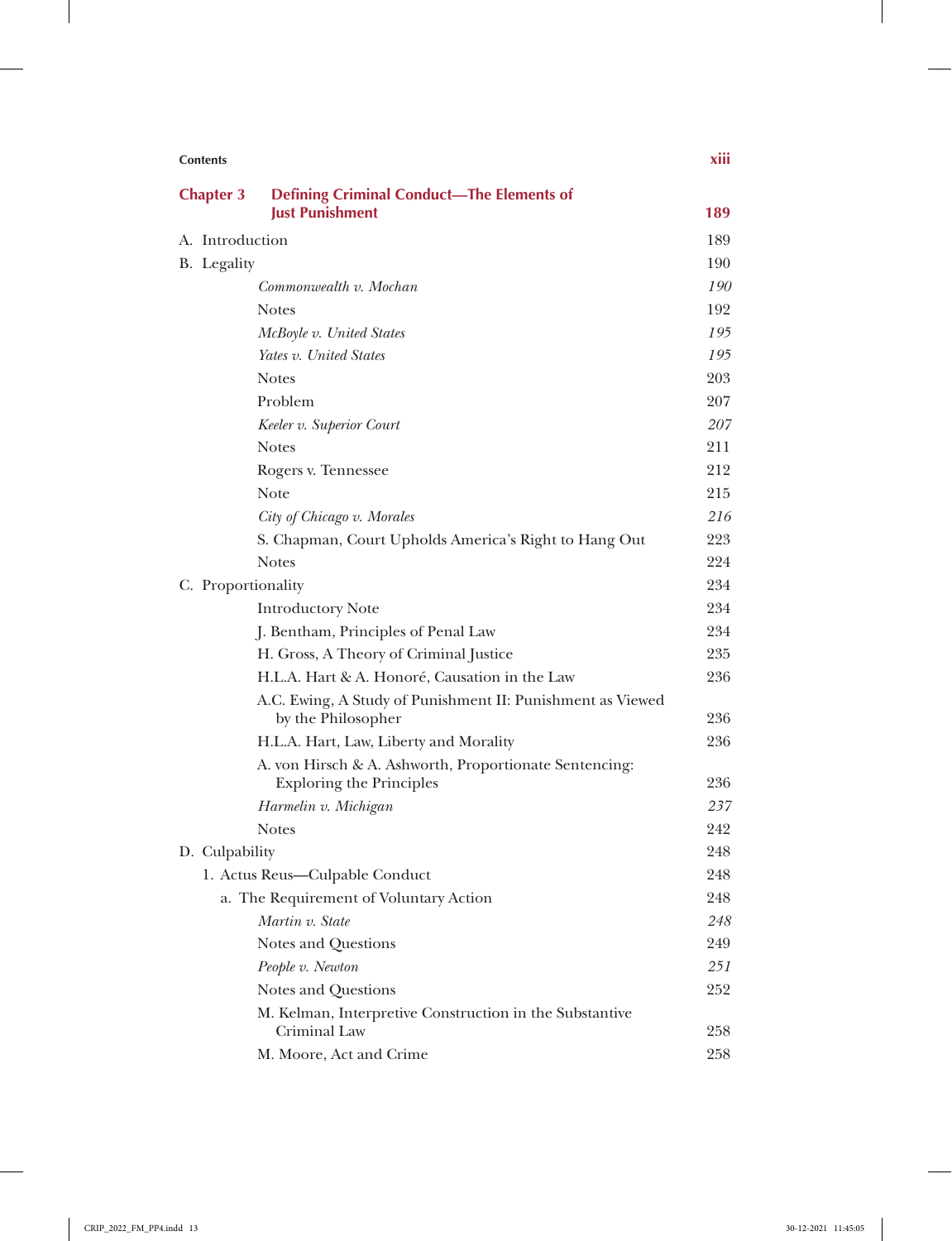| Note on the Concurrence Requirement                       | 258 |
|-----------------------------------------------------------|-----|
| Note on Culpable Thoughts                                 | 260 |
| W. Blackstone, Commentaries                               | 260 |
| J.F. Stephen, A History of the Criminal Law of England    | 260 |
| G. Dworkin & G. Blumenfeld, Punishments for Intentions    | 260 |
| G. Williams, Criminal Law: The General Part 2             | 261 |
| A. Goldstein, Conspiracy to Defraud the United States     | 261 |
| b. Omissions                                              | 261 |
| Jones v. United States                                    | 261 |
| <b>Notes</b>                                              | 262 |
| Pope v. State                                             | 263 |
| <b>Notes</b>                                              | 265 |
| J. Kleinig, Good Samaritanism                             | 268 |
| Notes on the Duties of a Bystander                        | 270 |
| Notes on Duties Triggered by Special Circumstances        | 273 |
| Note on Possession                                        | 279 |
| c. Distinguishing Omissions from Acts                     | 280 |
| Barber v. Superior Court                                  | 280 |
| Airedale NHS Trust v. Bland                               | 282 |
| Note                                                      | 283 |
| Cruzan                                                    | 283 |
| J. Robertson, Respect for Life in Bioethical Dilemmas-The |     |
| Case of Physician-Assisted Suicide                        | 283 |
| 2. Mens Rea-Culpable Mental States                        | 284 |
| a. Basic Conceptions                                      | 284 |
| <b>Introductory Note</b>                                  | 284 |
| Regina v. Cunningham                                      | 285 |
| Regina v. Faulkner                                        | 287 |
| Notes on Common-Law Terminology                           | 288 |
| State v. Hazelwood                                        | 292 |
| Santillanes v. New Mexico                                 | 294 |
| Elonis v. United States                                   | 294 |
| Questions on Elonis                                       | 296 |
| Note on the Model Penal Code Reforms                      | 296 |
| Model Penal Code and Commentaries, Comment to §2.02       | 297 |
| Notes on Applying the MPC Approach                        | 300 |
| Burglary (N.Y. Penal Law §140.25) (2020)                  | 300 |
| Burglary (Cal. Penal Code §§459-460) (2020)               | 300 |
|                                                           |     |

 $\overline{1}$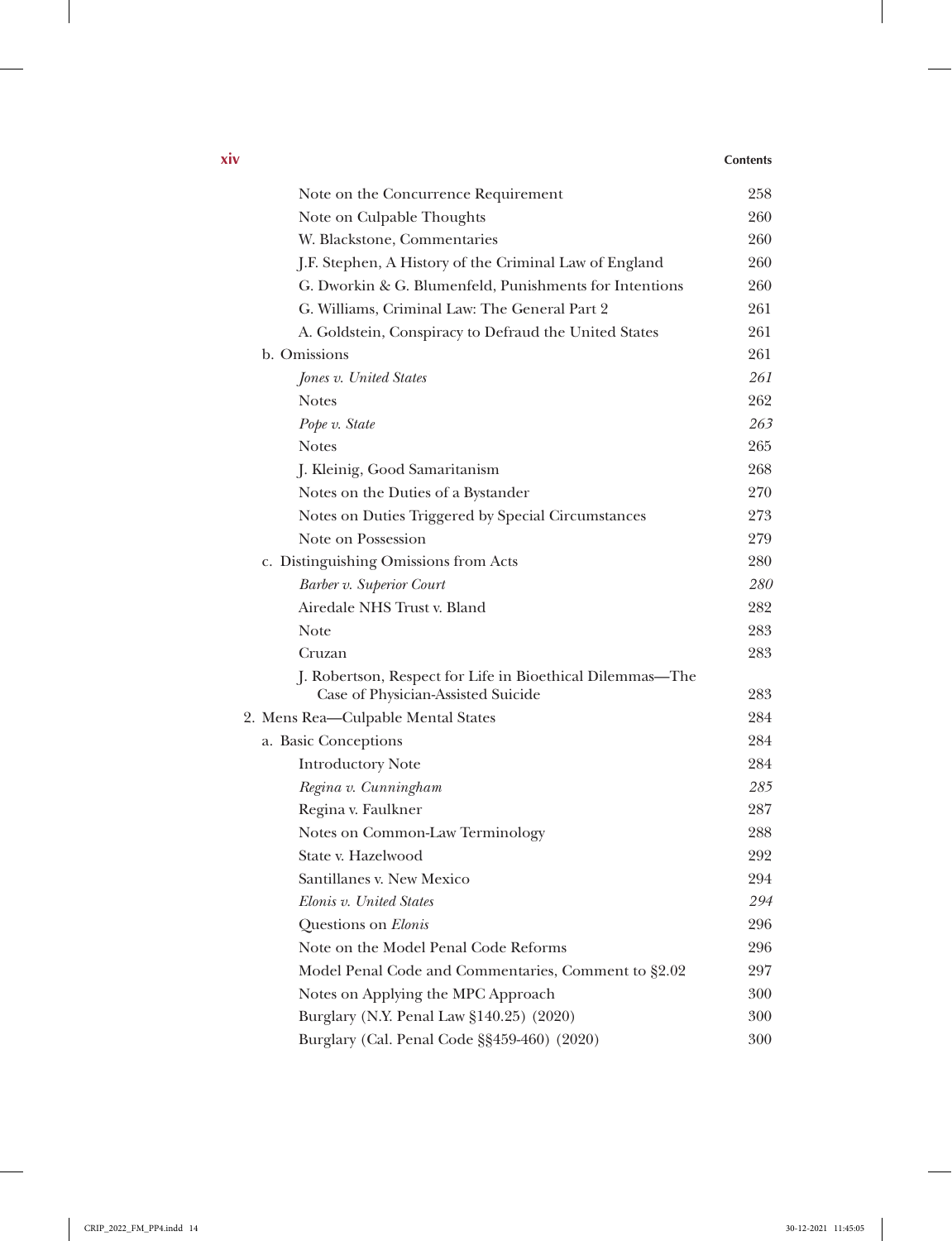| <b>Contents</b>                                                                                               | XV  |
|---------------------------------------------------------------------------------------------------------------|-----|
| Destruction of Property (D.C. Code Ann. §22-303) (2021)                                                       | 300 |
| b. Willful Blindness                                                                                          | 304 |
| <b>Introductory Note</b>                                                                                      | 304 |
| United States v. Jewell                                                                                       | 305 |
| <b>Notes</b>                                                                                                  | 306 |
| c. Mistake of Fact                                                                                            | 312 |
| Regina v. Prince                                                                                              | 312 |
| Notes and Questions on Mistakes of Fact                                                                       | 314 |
| Model Penal Codes and Commentaries, Comment to §2.04                                                          | 317 |
| Note on Current Law                                                                                           | 318 |
| People v. Olsen                                                                                               | 320 |
| Questions on Olsen                                                                                            | 323 |
| B (A Minor) v. Director of Public Prosecutions                                                                | 323 |
| Garnett v. State                                                                                              | 325 |
| Note on Statutory Rape                                                                                        | 327 |
| d. Strict Liability                                                                                           | 329 |
| <b>Introductory Note</b>                                                                                      | 329 |
| United States v. Balint                                                                                       | 329 |
| United States v. Dotterweich                                                                                  | 330 |
| Morissette v. United States                                                                                   | 331 |
| Staples v. United States                                                                                      | 335 |
| Problems                                                                                                      | 337 |
| State v. Guminga                                                                                              | 339 |
| Notes on Vicarious Liability                                                                                  | 341 |
| Regina v. City of Sault Ste. Marie                                                                            | 343 |
| <b>Notes</b>                                                                                                  | 345 |
| Notes on the Academic Debate                                                                                  | 347 |
| A. Goodhart, Possession of Drugs and Absolute Liability                                                       | 347 |
| M. Kelman, Strict Liability: An Unorthodox View                                                               | 347 |
| P. Johnson, Strict Liability: The Prevalent View                                                              | 348 |
| S.J. Schulhofer, Harm and Punishment: A Critique of<br>Emphasis on the Results of Conduct in the Criminal Law | 348 |
| D. Husak, Strict Liability, Justice, and Proportionality                                                      | 349 |
| V. Bergelson, Does Fault Matter?                                                                              | 349 |
| Model Penal Code and Commentaries, Comment to §2.05                                                           | 349 |
| e. Mistake of Law                                                                                             | 350 |
| <b>Introductory Note</b>                                                                                      | 350 |
| People v. Marrero                                                                                             | 350 |

 $\overline{\phantom{a}}$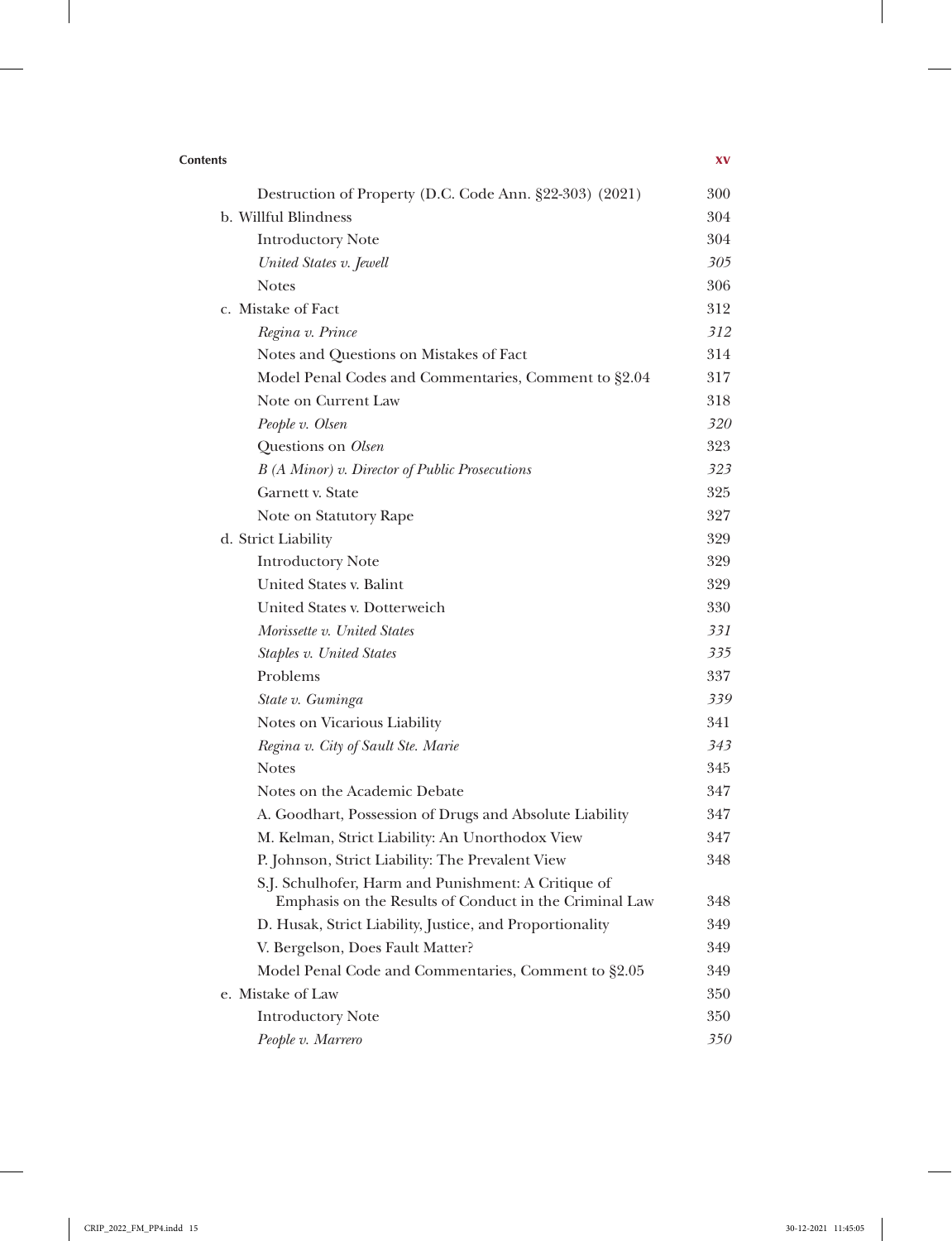### **xvi Contents**

 $\frac{1}{2}$ 

|                                                                                                                                                                                                                                                                                                                                                                                                                                                                                                                                                                                                                                                                                                                                                                                                     | Notes on the Rationale of Ignorantia Legis                                                                                                                                                           | 355 |
|-----------------------------------------------------------------------------------------------------------------------------------------------------------------------------------------------------------------------------------------------------------------------------------------------------------------------------------------------------------------------------------------------------------------------------------------------------------------------------------------------------------------------------------------------------------------------------------------------------------------------------------------------------------------------------------------------------------------------------------------------------------------------------------------------------|------------------------------------------------------------------------------------------------------------------------------------------------------------------------------------------------------|-----|
|                                                                                                                                                                                                                                                                                                                                                                                                                                                                                                                                                                                                                                                                                                                                                                                                     | Notes on Scope of the <i>Ignorantia Legis</i> Doctrine                                                                                                                                               | 357 |
|                                                                                                                                                                                                                                                                                                                                                                                                                                                                                                                                                                                                                                                                                                                                                                                                     | Cheek v. United States                                                                                                                                                                               | 360 |
| Note on "Willfully" and "Knowingly"<br>United States v. International Minerals & Chemical Corp.<br>Liparota v. United States<br>United States v. Ansaldi<br>Problem<br>Note on Mens Rea Reform<br>Notes on Official Reliance<br>Lambert v. California<br>Notes and Questions<br>Problem: The "Cultural Defense"<br><b>Rape</b><br>A. Perspectives<br>R. Karuturi, Rape Anxiety<br>A. Taub, Rape Culture Isn't a Myth. It's Real, and It's Dangerous<br>M. McEwan, Rape Culture<br>L. Gorman, Walking While Female: A Story of Sexual Assault<br>in Broad Daylight<br>L. Hirschman, Reckoning<br>A. Semuels, Low-Wage Workers Aren't Getting Justice for<br>Sexual Harassment<br><b>Notes</b><br><b>B.</b> Statutory Frameworks<br><b>Introductory Note</b><br>California Penal Code, Title 9 (1950) | 362                                                                                                                                                                                                  |     |
|                                                                                                                                                                                                                                                                                                                                                                                                                                                                                                                                                                                                                                                                                                                                                                                                     | Model Penal Code (Proposed Official Draft 1962)<br>California Penal Code, Title 9 (2021)<br>New York Penal Law (2021)<br>Wisconsin Statutes (2021)<br>Model Penal Code, Tentative Draft No. 5 (2021) | 362 |
|                                                                                                                                                                                                                                                                                                                                                                                                                                                                                                                                                                                                                                                                                                                                                                                                     |                                                                                                                                                                                                      | 362 |
|                                                                                                                                                                                                                                                                                                                                                                                                                                                                                                                                                                                                                                                                                                                                                                                                     |                                                                                                                                                                                                      | 363 |
|                                                                                                                                                                                                                                                                                                                                                                                                                                                                                                                                                                                                                                                                                                                                                                                                     | 364                                                                                                                                                                                                  |     |
|                                                                                                                                                                                                                                                                                                                                                                                                                                                                                                                                                                                                                                                                                                                                                                                                     |                                                                                                                                                                                                      | 364 |
|                                                                                                                                                                                                                                                                                                                                                                                                                                                                                                                                                                                                                                                                                                                                                                                                     |                                                                                                                                                                                                      | 365 |
|                                                                                                                                                                                                                                                                                                                                                                                                                                                                                                                                                                                                                                                                                                                                                                                                     |                                                                                                                                                                                                      | 370 |
|                                                                                                                                                                                                                                                                                                                                                                                                                                                                                                                                                                                                                                                                                                                                                                                                     |                                                                                                                                                                                                      | 372 |
|                                                                                                                                                                                                                                                                                                                                                                                                                                                                                                                                                                                                                                                                                                                                                                                                     |                                                                                                                                                                                                      | 374 |
|                                                                                                                                                                                                                                                                                                                                                                                                                                                                                                                                                                                                                                                                                                                                                                                                     |                                                                                                                                                                                                      |     |
| <b>Chapter 4</b>                                                                                                                                                                                                                                                                                                                                                                                                                                                                                                                                                                                                                                                                                                                                                                                    |                                                                                                                                                                                                      | 377 |
|                                                                                                                                                                                                                                                                                                                                                                                                                                                                                                                                                                                                                                                                                                                                                                                                     |                                                                                                                                                                                                      | 378 |
|                                                                                                                                                                                                                                                                                                                                                                                                                                                                                                                                                                                                                                                                                                                                                                                                     |                                                                                                                                                                                                      | 378 |
|                                                                                                                                                                                                                                                                                                                                                                                                                                                                                                                                                                                                                                                                                                                                                                                                     |                                                                                                                                                                                                      | 378 |
|                                                                                                                                                                                                                                                                                                                                                                                                                                                                                                                                                                                                                                                                                                                                                                                                     |                                                                                                                                                                                                      | 378 |
|                                                                                                                                                                                                                                                                                                                                                                                                                                                                                                                                                                                                                                                                                                                                                                                                     |                                                                                                                                                                                                      | 379 |
|                                                                                                                                                                                                                                                                                                                                                                                                                                                                                                                                                                                                                                                                                                                                                                                                     |                                                                                                                                                                                                      | 379 |
|                                                                                                                                                                                                                                                                                                                                                                                                                                                                                                                                                                                                                                                                                                                                                                                                     |                                                                                                                                                                                                      |     |
|                                                                                                                                                                                                                                                                                                                                                                                                                                                                                                                                                                                                                                                                                                                                                                                                     |                                                                                                                                                                                                      | 379 |
|                                                                                                                                                                                                                                                                                                                                                                                                                                                                                                                                                                                                                                                                                                                                                                                                     |                                                                                                                                                                                                      | 380 |
|                                                                                                                                                                                                                                                                                                                                                                                                                                                                                                                                                                                                                                                                                                                                                                                                     |                                                                                                                                                                                                      | 386 |
|                                                                                                                                                                                                                                                                                                                                                                                                                                                                                                                                                                                                                                                                                                                                                                                                     |                                                                                                                                                                                                      | 386 |
|                                                                                                                                                                                                                                                                                                                                                                                                                                                                                                                                                                                                                                                                                                                                                                                                     |                                                                                                                                                                                                      | 387 |
|                                                                                                                                                                                                                                                                                                                                                                                                                                                                                                                                                                                                                                                                                                                                                                                                     |                                                                                                                                                                                                      | 387 |
|                                                                                                                                                                                                                                                                                                                                                                                                                                                                                                                                                                                                                                                                                                                                                                                                     |                                                                                                                                                                                                      | 388 |
|                                                                                                                                                                                                                                                                                                                                                                                                                                                                                                                                                                                                                                                                                                                                                                                                     |                                                                                                                                                                                                      | 390 |
|                                                                                                                                                                                                                                                                                                                                                                                                                                                                                                                                                                                                                                                                                                                                                                                                     |                                                                                                                                                                                                      | 391 |
|                                                                                                                                                                                                                                                                                                                                                                                                                                                                                                                                                                                                                                                                                                                                                                                                     |                                                                                                                                                                                                      | 392 |
| C. Actus Reus                                                                                                                                                                                                                                                                                                                                                                                                                                                                                                                                                                                                                                                                                                                                                                                       |                                                                                                                                                                                                      | 392 |

1. Force and Coercion 393

Introductory Note 393 *State v. Rusk 393* Note on Force and Resistance 398

 $\mathbb{I}$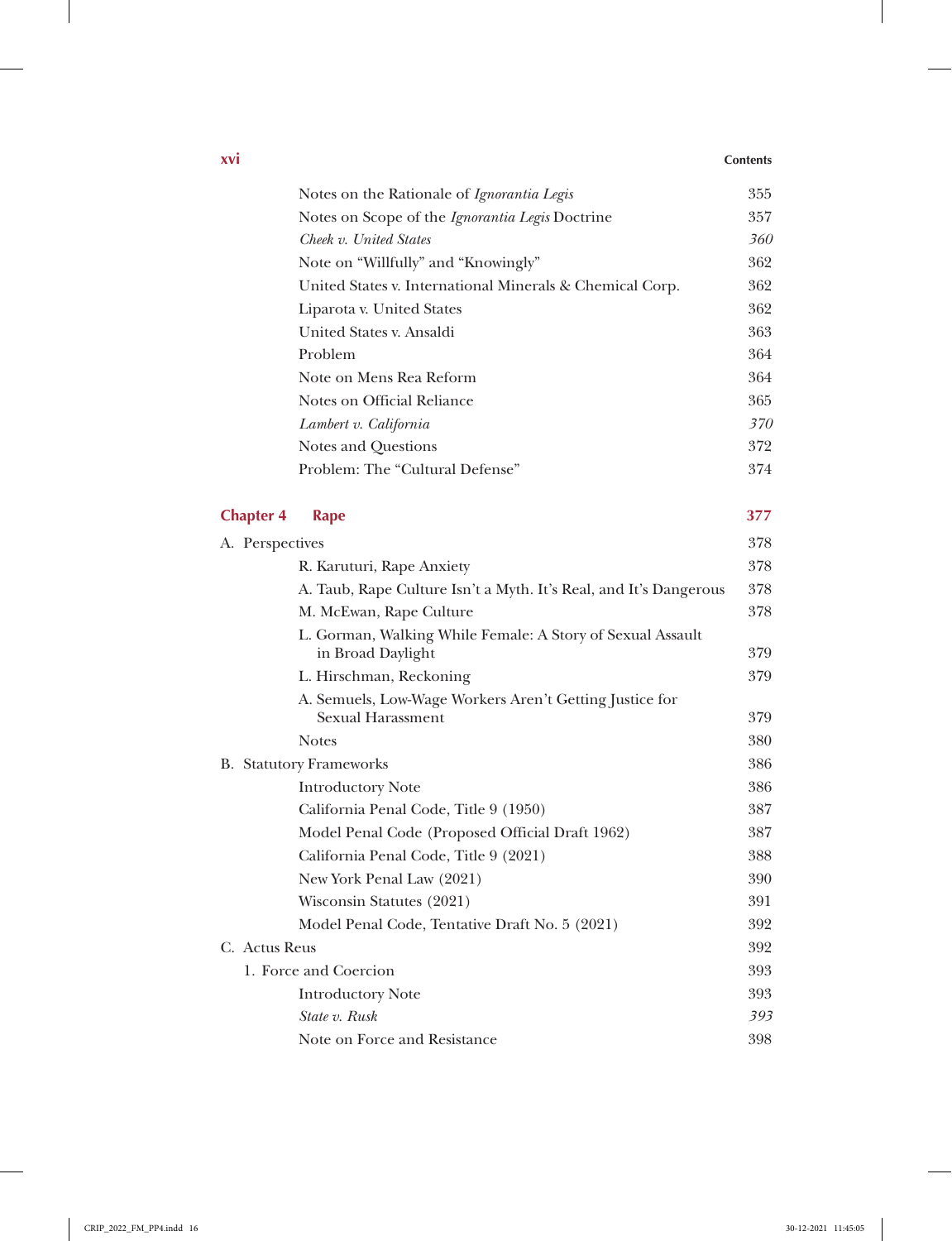| <b>Contents</b>                                                                       | xvii |
|---------------------------------------------------------------------------------------|------|
| State v. DiPetrillo                                                                   | 401  |
| Commonwealth v. Torres                                                                | 403  |
| Notes on the Varieties of "Force"                                                     | 405  |
| S. Estrich, Real Rape                                                                 | 406  |
| Notes on Nonphysical Coercion                                                         | 407  |
| Problems                                                                              | 409  |
| S. Schulhofer, The Feminist Challenge in Criminal Law                                 | 411  |
| S. Schulhofer, Unwanted Sex                                                           | 411  |
| M. Chamallas, Consent, Equality, and the Legal Control of<br>Sexual Conduct           | 412  |
| D.P. Bryden, Redefining Rape                                                          | 412  |
| 2. Absence of Consent                                                                 | 412  |
| a. Replacing Force with Non-Consent                                                   | 412  |
| State in the Interest of M.T.S.                                                       | 412  |
| <b>Notes</b>                                                                          | 416  |
| b. The Meaning of Consent                                                             | 417  |
| State v. McFadden                                                                     | 417  |
| <b>Notes</b>                                                                          | 419  |
| D.N. Husak & G.C. Thomas III, Date Rape, Social Convention<br>and Reasonable Mistakes | 424  |
| V. Berger, Rape Law Reform at the Millennium                                          | 424  |
| S.J. Schulhofer, Taking Sexual Autonomy Seriously                                     | 424  |
| M.J. Anderson, Negotiating Sex                                                        | 425  |
| Notes on Defective Consent                                                            | 426  |
| 3. Deception                                                                          | 429  |
| People v. Evans                                                                       | 429  |
| Boro v. Superior Court                                                                | 431  |
| Notes on Deception                                                                    | 433  |
| D. Mens Rea                                                                           | 435  |
| Commonwealth v. Sherry                                                                | 435  |
| Commonwealth v. Fischer                                                               | 438  |
| Note on the Fischer Case                                                              | 441  |
| Notes on Mistake as to Consent                                                        | 441  |
| D.N. Husak & G.C. Thomas III, Date Rape, Social Convention<br>and Reasonable Mistakes | 447  |
| C.A. MacKinnon, Feminism, Marxism, Method, and the State:                             |      |
| Toward a Feminist Jurisprudence                                                       | 447  |
| E. The Marital Exemption                                                              | 447  |
| M. Hale, The History of the Pleas of the Crown                                        | 447  |

 $\mathbf{r}$ 

 $\overline{\phantom{a}}$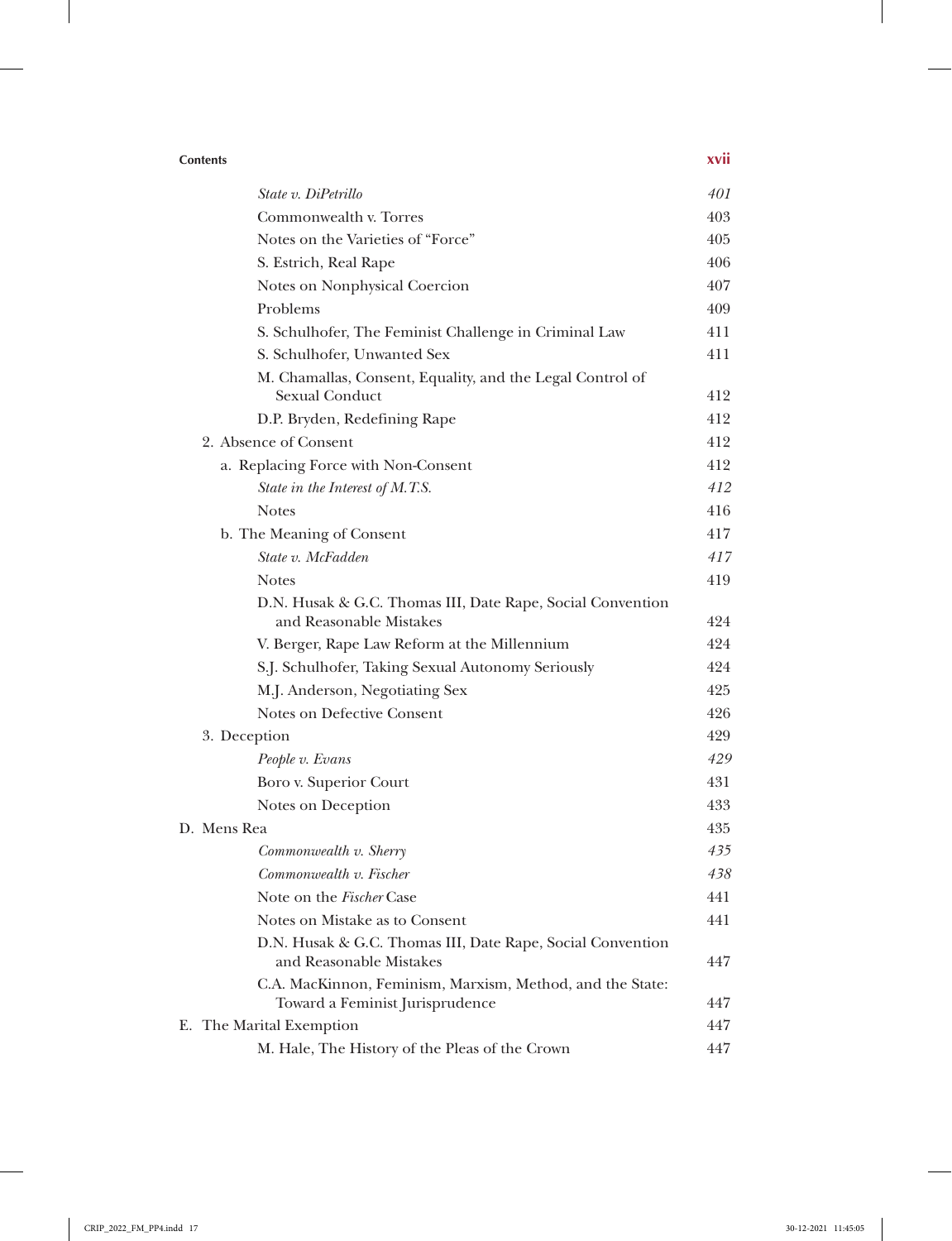| xviii            |                                                                                                      | <b>Contents</b> |
|------------------|------------------------------------------------------------------------------------------------------|-----------------|
|                  | People v. Liberta                                                                                    | 448             |
|                  | <b>Notes</b>                                                                                         | 448             |
|                  | F. The Dynamics of Reform                                                                            | 450             |
|                  | G. Problems of Proof                                                                                 | 454             |
|                  | <b>Introductory Notes</b>                                                                            | 454             |
|                  | State v. DeLawder                                                                                    | 456             |
|                  | <b>Notes</b>                                                                                         | 458             |
| <b>Chapter 5</b> | <b>Homicide</b>                                                                                      | 461             |
| A. Introduction  |                                                                                                      | 461             |
|                  | Report of the Royal Commission on Capital Punishment, 1945-1953                                      | 462             |
|                  | California Penal Code (2021)                                                                         | 463             |
|                  | Pennsylvania Consolidated Statutes, Title 18 (2021)                                                  | 465             |
|                  | New York Penal Law (2021)                                                                            | 467             |
|                  | Model Penal Code                                                                                     | 468             |
|                  | The Penal Code of Sweden                                                                             | 469             |
|                  | B. Legislative Grading of Intended Killings                                                          | 469             |
|                  | 1. The Premeditation-Deliberation Formula                                                            | 469             |
|                  | <b>Introductory Note</b>                                                                             | 469             |
|                  | Model Penal Code and Commentaries, Comment to §210.2                                                 | 469             |
|                  | Commonwealth v. Carroll                                                                              | 470             |
|                  | State v. Guthrie                                                                                     | 474             |
|                  | Notes on Premeditation                                                                               | 476             |
|                  | 2. Mitigation to Manslaughter                                                                        | 480             |
|                  | a. The Concept of Provocation                                                                        | 480             |
|                  | Girouard v. State                                                                                    | 480             |
|                  | Maher v. People                                                                                      | 482             |
|                  | <b>Notes</b>                                                                                         | 485             |
|                  | S.J. Morse, Undiminished Confusion in Diminished Capacity                                            | 489             |
|                  | E.L. Miller (Comment), (Wo)manslaughter: Voluntary<br>Manslaughter, Gender, and the Model Penal Code | 489             |
|                  | A. Gruber, A Provocative Defense                                                                     | 489             |
|                  | Law Commission (U.K.), Report No. 290, Partial Defences to<br>Murder                                 | 490             |
|                  | Note on Nonprovoking Victims and Provoking Defendants                                                | 494             |
|                  | b. The Model Penal Code Approach                                                                     | 496             |
|                  |                                                                                                      |                 |
|                  | People v. Casassa                                                                                    | 496             |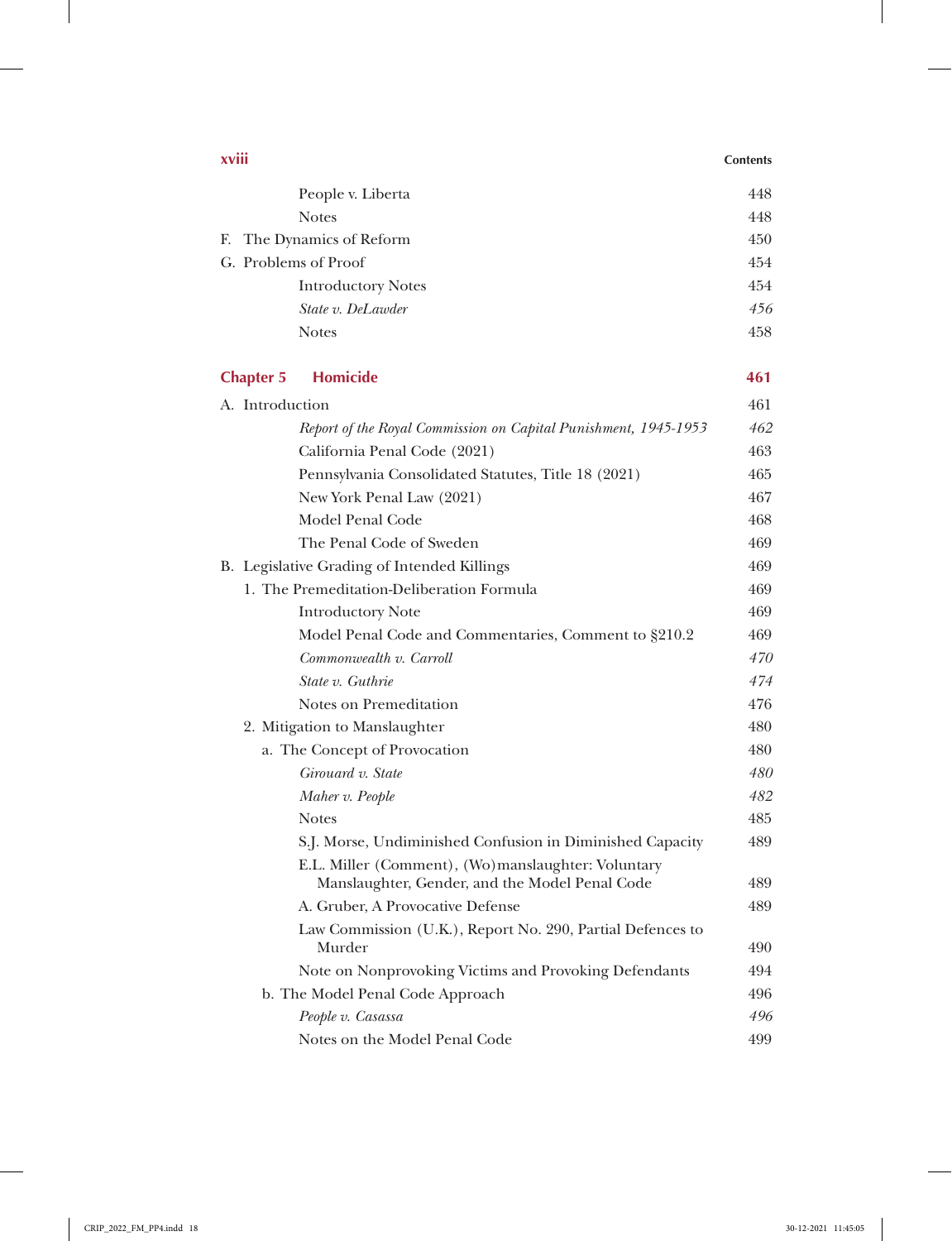| <b>Contents</b>                                                                 | <b>XIX</b> |
|---------------------------------------------------------------------------------|------------|
| c. The Reasonable Person Requirement                                            | 501        |
| <b>Notes</b>                                                                    | 501        |
| C. Legislative Grading of Unintended Killings                                   | 506        |
| 1. The Creation of Homicidal Risk                                               | 506        |
| a. Distinguishing Civil and Criminal Liability                                  | 506        |
| Commonwealth v. Welansky                                                        | 506        |
| Notes and Questions                                                             | 509        |
| Rex v. Bateman                                                                  | 509        |
| State v. Barnett                                                                | 509        |
| J. Hall, General Principles of Criminal Law                                     | 510        |
| People v. Hall                                                                  | 511        |
| <b>Notes</b>                                                                    | 513        |
| b. Objectivity and Individualization in Criminal Negligence                     | 514        |
| <b>Introductory Note</b>                                                        | 514        |
| State v. Williams                                                               | 515        |
| Notes and Questions                                                             | 517        |
| Notes on the Objective Standard                                                 | 518        |
| Problem                                                                         | 523        |
| c. Distinguishing Murder from Manslaughter                                      | 524        |
| Commonwealth v. Malone                                                          | 524        |
| <b>Notes</b>                                                                    | 526        |
| United States v. Fleming                                                        | 528        |
| Notes and Questions                                                             | 529        |
| 2. The Felony-Murder Rule                                                       | 532        |
| a. The Basic Doctrine                                                           | 532        |
| Regina v. Serné                                                                 | 532        |
| People v. Stamp                                                                 | 534        |
| Notes on the Scope of the Felony-Murder Rule                                    | 535        |
| Notes on the Rationale of the Felony-Murder Rule                                | 536        |
| People v. Washington                                                            | 537        |
| T.B. Macaulay, A Penal Code Prepared by the Indian Law<br>Commissioners, Note M | 537        |
| G.P. Fletcher, Reflections on Felony-Murder                                     | 538        |
| J.J. Tomkovicz, The Endurance of the Felony-Murder Rule                         | 539        |
| Model Penal Code and Commentaries, Comment to                                   |            |
| §210.2                                                                          | 539        |
| Note on the MPC Solution                                                        | 540        |
| Notes on the Misdemeanor-Manslaughter Rule                                      | 541        |

 $\overline{\phantom{a}}$ 

 $\mathbb{I}$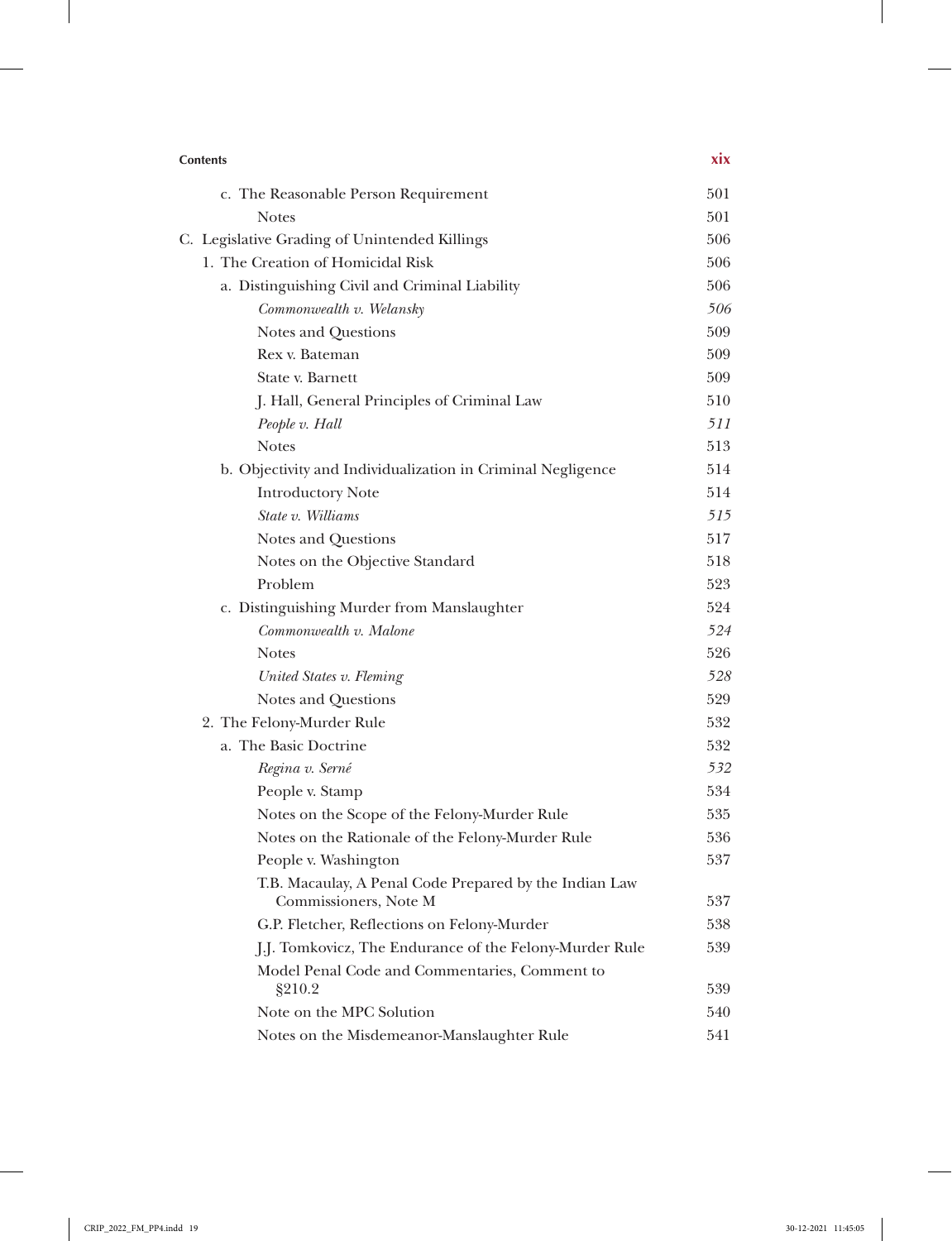### **xx Contents**

 $\overline{\phantom{a}}$ 

| Notes on Statutory Reform                              | 542 |
|--------------------------------------------------------|-----|
| Notes on Judicial Reform                               | 543 |
| b. The "Inherently Dangerous Felony" Limitation        | 545 |
| People v. Phillips                                     | 545 |
| Notes on Inherent Danger "In the Abstract"             | 546 |
| Hines v. State                                         | 547 |
| Notes on Inherent Danger "As Committed"                | 549 |
| c. The Merger Doctrine                                 | 551 |
| People v. Burton                                       | 551 |
| Notes on the Merger Doctrine                           | 553 |
| People v. Chun                                         | 556 |
| Questions                                              | 557 |
| d. Killings Not "In Furtherance" of the Felony         | 558 |
| <b>Introductory Note</b>                               | 558 |
| State v. Canola                                        | 559 |
| <b>Notes</b>                                           | 561 |
| The Significance of Resulting Harm<br><b>Chapter 6</b> | 567 |
| A. Causation                                           | 567 |
| 1. Foreseeability and Coincidence                      | 568 |
| People v. Acosta                                       | 568 |
| Notes and Questions                                    | 571 |
| Notes on "Factual" and "Proximate" Cause               | 572 |
| People v. Arzon                                        | 574 |
| People v. Warner-Lambert Co.                           | 576 |
| Notes on Foreseeability and Risk                       | 577 |
| M. Hale, Pleas of the Crown                            | 579 |
| Regina v. Cheshire                                     | 579 |
| State v. Shabazz                                       | 579 |
| United States v. Main                                  | 580 |
| Note on Omissions as Causes                            | 580 |
| Note on the Rationale of the Causation Requirement     | 581 |
| Notes on Transferred Intent                            | 582 |
| 2. Subsequent Human Actions                            | 584 |
| a. Subsequent Actions Intended to Produce the Result   | 584 |
| People v. Campbell                                     | 584 |
| People v. Kevorkian                                    | 585 |
| Notes on Assisted Suicide                              | 587 |

 $\perp$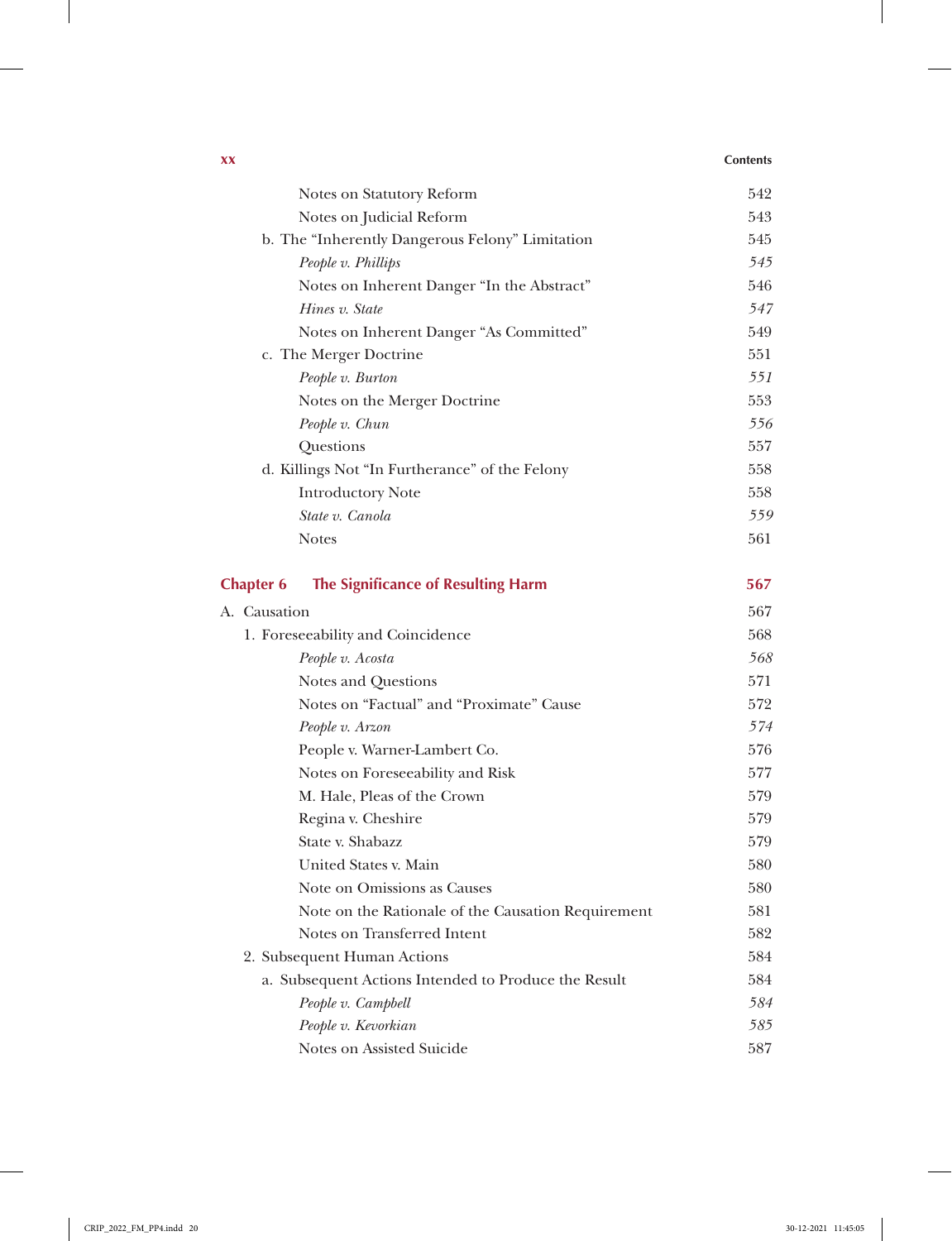| <b>Contents</b>                                       |     |
|-------------------------------------------------------|-----|
| Notes on Intervening Human Action                     | 589 |
| Notes on Subsequent Acts of Third Parties             | 592 |
| b. Subsequent Actions That Recklessly Risk the Result | 594 |
| <b>Introductory Notes</b>                             | 594 |
| Commonwealth v. Root                                  | 595 |
| Problems                                              | 597 |
| State v. McFadden                                     | 598 |
| Commonwealth v. Atencio                               | 599 |
| Notes and Questions                                   | 600 |
| B. Attempt                                            | 601 |
| 1. Introduction                                       | 601 |
| J.F. Stephen, A History of the Criminal Law           | 602 |
| H.L.A. Hart, The Morality of the Criminal Law         | 602 |
| J. Feinberg, Equal Punishment for Failed Attempts     | 602 |
| A. Gruber, A Distributive Theory of Criminal Law      | 603 |
| S.J. Schulhofer, Attempt                              | 603 |
| Model Penal Code §5.05(1)                             | 603 |
| Model Penal Code and Commentaries, Comment to §5.05   | 603 |
| Note                                                  | 603 |
| 2. Mens Rea                                           | 604 |
| Smallwood v. State                                    | 604 |
| Notes and Questions                                   | 606 |
| 3. Preparation versus Attempt                         | 611 |
| King v. Barker                                        | 611 |
| People v. Rizzo                                       | 612 |
| <b>Notes</b>                                          | 614 |
| Note on the Interaction Between Actus Reus and        |     |
| Abandonment                                           | 615 |
| McOuirter v. State                                    | 616 |
| Notes and Questions                                   | 618 |
| Notes on Substantive Crimes of Preparation            | 621 |
| Notes on Stalking                                     | 623 |
| United States v. Jackson                              | 627 |
| Note on Statutory Reform                              | 629 |
| Problems                                              | 630 |
| 4. Solicitation                                       | 633 |
| State v. Davis                                        | 633 |
| United States v. Church                               | 634 |

 $\overline{\phantom{a}}$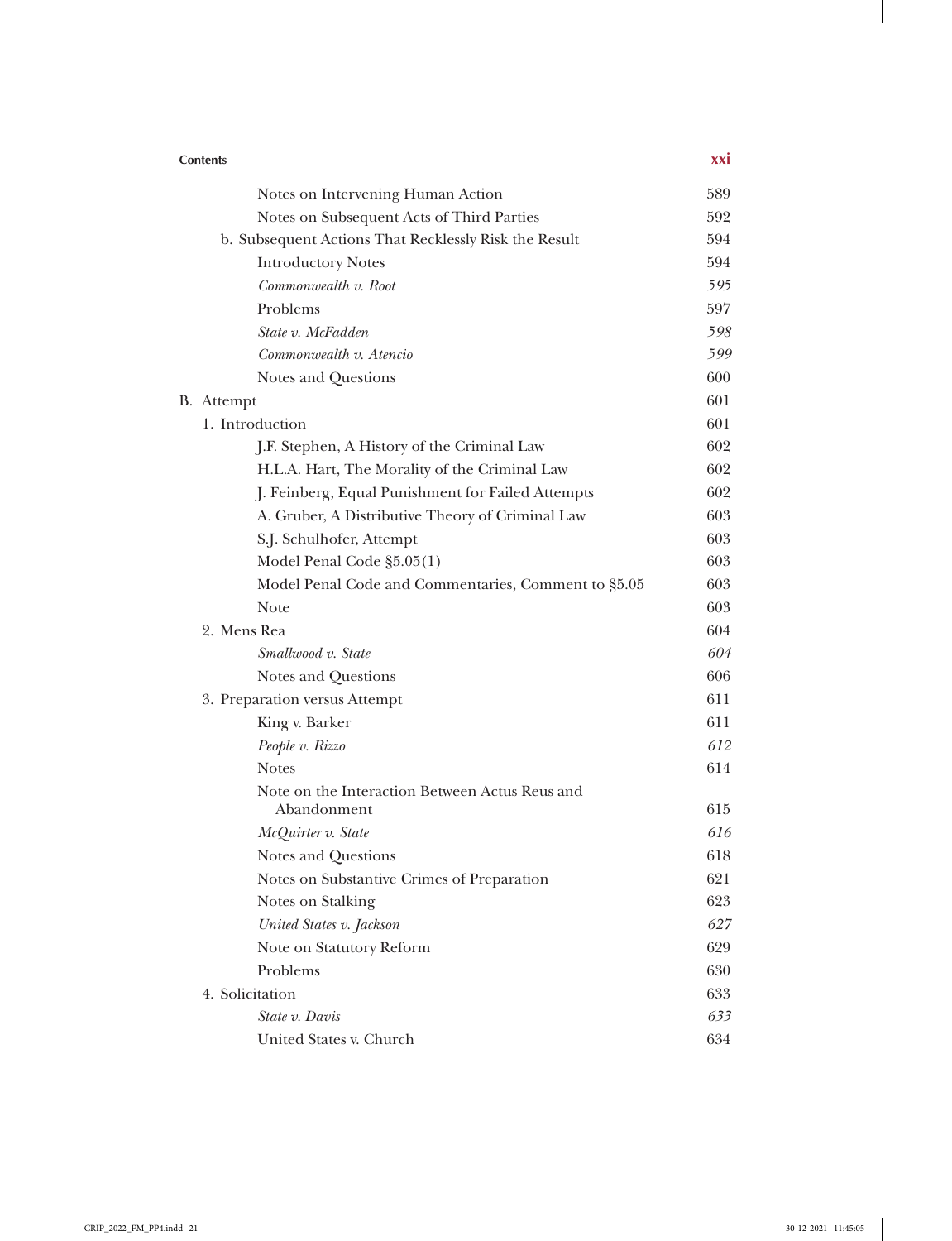| XXII             |                                                     | <b>Contents</b> |
|------------------|-----------------------------------------------------|-----------------|
|                  | Note                                                | 635             |
|                  | Notes on Solicitation                               | 636             |
| 5. Impossibility |                                                     | 637             |
|                  | People v. Jaffe                                     | 637             |
|                  | People v. Dlugash                                   | 639             |
|                  | Notes on Impossibility                              | 641             |
|                  | United States v. Berrigan                           | 642             |
|                  | United States v. Oviedo                             | 644             |
|                  | The Case of Lady Eldon's French Lace                | 644             |
|                  | Comment                                             | 647             |
|                  | <b>Note</b>                                         | 650             |
| <b>Chapter 7</b> | <b>Group Criminality</b>                            | 651             |
|                  | A. Accountability for the Acts of Others            | 651             |
|                  | <b>Introductory Notes</b>                           | 651             |
|                  | S.H. Kadish, A Theory of Complicity                 | 651             |
| 1. Mens Rea      |                                                     | 655             |
|                  | <b>Introductory Note</b>                            | 655             |
|                  | a. Mens Rea for Actions of the Principal            | 655             |
|                  | Hicks v. United States                              | 655             |
|                  | Problem: Variations on <i>Hicks</i>                 | 658             |
|                  | State v. Gladstone                                  | 658             |
|                  | Notes and Questions                                 | 659             |
|                  | Rosemond v. United States                           | 663             |
|                  | Notes and Questions                                 | 667             |
|                  | Note on Substantive Crimes of Facilitation          | 668             |
|                  | b. Mens Rea for Results and Attendant Circumstances | 672             |
|                  | State v. McVay                                      | 673             |
|                  | Commonwealth v. Roebuck                             | 674             |
|                  | Notes and Questions                                 | 675             |
|                  | People v. Russell                                   | 678             |
|                  | <b>Notes</b>                                        | 679             |
|                  | c. The Natural and Probable Consequences Theory     | 680             |
|                  | People v. Luparello                                 | 680             |
|                  | Roy v. United States                                | 682             |
|                  | Notes and Questions                                 | 683             |

 $\overline{\phantom{a}}$ 

 $\frac{1}{2}$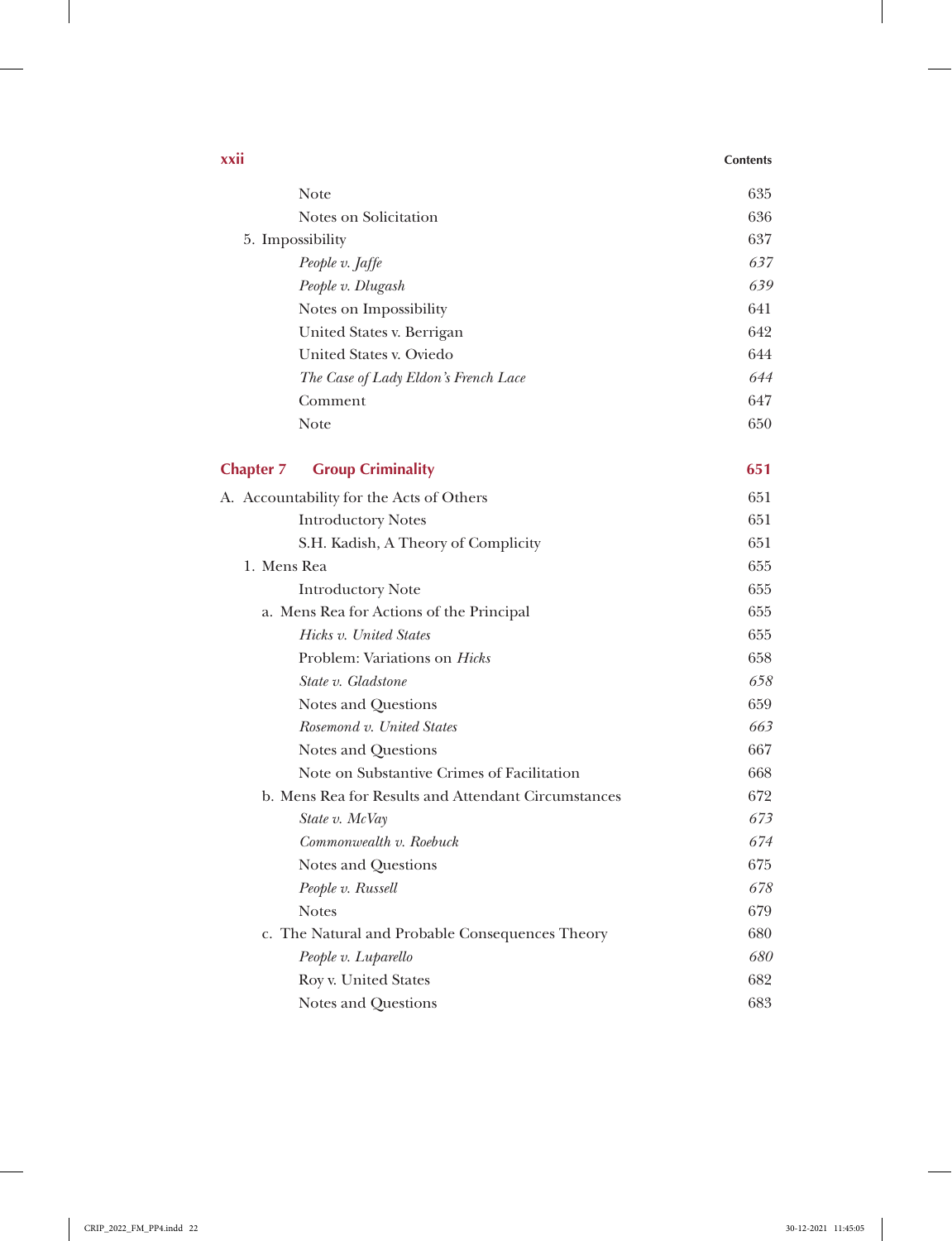| <b>Contents</b>                                                | xxiii |
|----------------------------------------------------------------|-------|
| 2. Actus Reus                                                  | 685   |
| a. Encouragement                                               | 685   |
| Wilcox v. Jeffery                                              | 685   |
| Questions on Encouragement as Actus Reus                       | 687   |
| b. The Materiality of the Aid                                  | 688   |
| State ex rel. Attorney General v. Tally, Judge                 | 688   |
| Problems on the Materiality of the Aid or Encouragement Given  | 689   |
| 3. The Relationship Between the Liability of the Parties       | 692   |
| State v. Hayes                                                 | 692   |
| Vaden v. State                                                 | 693   |
| Notes and Questions                                            | 694   |
| Notes and Problems on the Derivative Nature of Accomplice      | 696   |
| Liability<br>Notes on Differences in the Degree of Culpability | 699   |
| B. Conspiracy                                                  | 701   |
| <b>Introductory Notes</b>                                      | 701   |
| 1. Conspiracy as a Form of Accessorial Liability               | 707   |
| Pinkerton v. United States                                     | 707   |
| State v. Bridges                                               | 712   |
| Notes on the Merits of Pinkerton                               | 716   |
| Notes on <i>Pinkerton</i> and Minor Participants               | 720   |
| <b>Transitional Note</b>                                       | 721   |
| 2. The Actus Reus of Conspiracy                                | 721   |
| <b>Introductory Note</b>                                       | 721   |
| United States v. Alvarez                                       | 721   |
| <b>Notes</b>                                                   | 723   |
| United States v. Apple, Inc.                                   | 724   |
| Problems                                                       | 725   |
| Notes on the Overt-Act Requirement                             | 726   |
| 3. The Mens Rea of Conspiracy                                  | 728   |
| People v. Lauria                                               | 728   |
| Notes on Mens Rea                                              | 733   |
| 4. The Duration and Scope of a Conspiracy                      | 737   |
| <b>Notes</b>                                                   | 737   |
| 5. Single or Multiple Conspiracies?                            | 741   |
| Model Penal Code and Commentaries, Comment to §5.03            | 741   |
| Kotteakos v. United States                                     | 741   |

 $\overline{\phantom{a}}$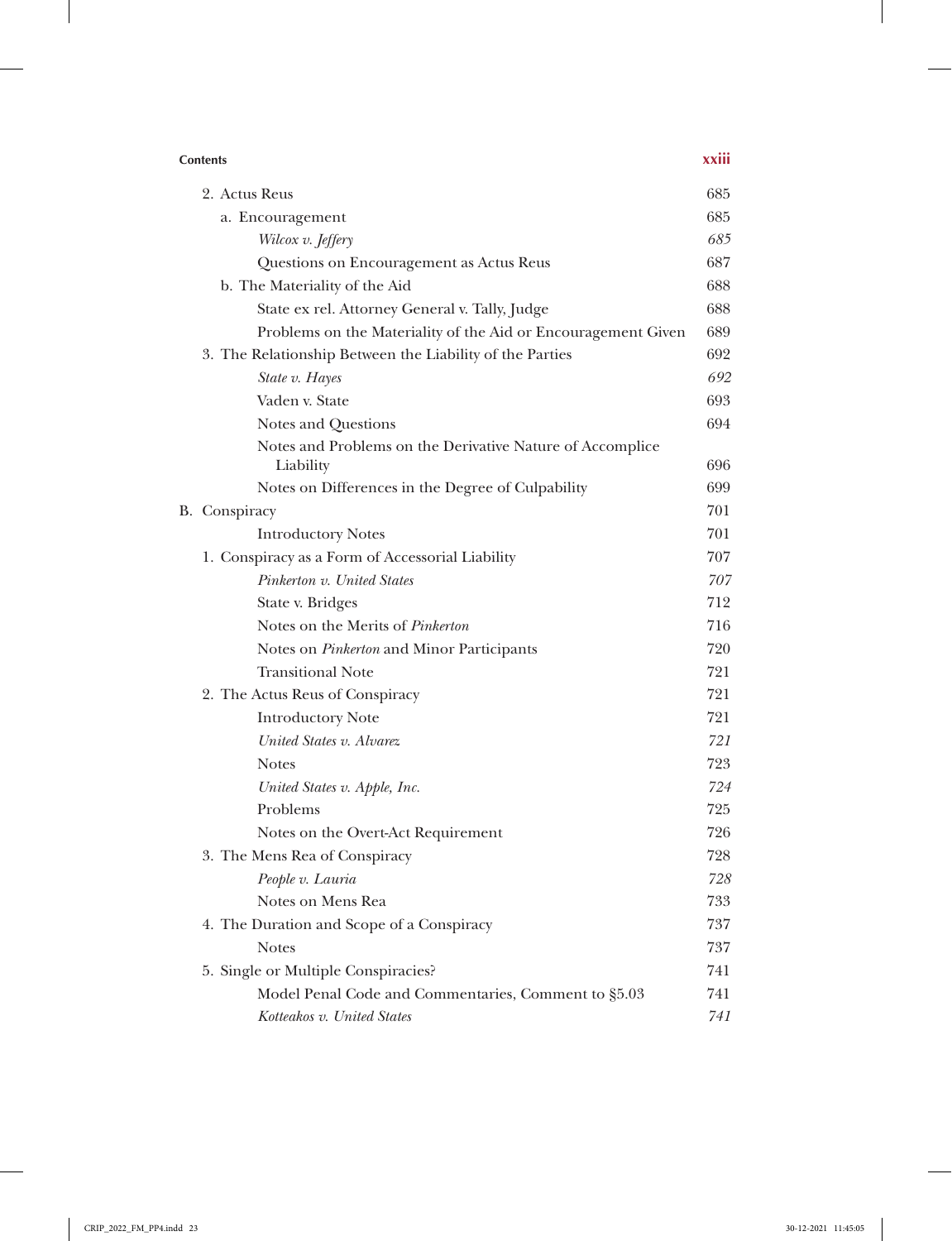### **xxiv Contents**

 $\begin{array}{c} \hline \end{array}$ 

| Anderson v. Superior Court                                    | 743 |
|---------------------------------------------------------------|-----|
| United States v. Bruno                                        | 744 |
| United States v. Borelli                                      | 745 |
| Problem                                                       | 746 |
| United States v. McDermott                                    | 747 |
| Questions                                                     | 749 |
| Note on Multiple Objectives                                   | 749 |
| Note on the Model Penal Code Approach                         | 750 |
| Model Penal Code and Commentaries, Comment to §5.03           | 750 |
| 6. Parties                                                    | 752 |
| Gebardi v. United States                                      | 752 |
| <b>Notes</b>                                                  | 753 |
| Garcia v. State                                               | 756 |
| <b>Notes</b>                                                  | 757 |
| 7. Reassessing the Law of Conspiracy                          | 759 |
| P. Johnson, The Unnecessary Crime of Conspiracy               | 759 |
| N.K. Katyal, Conspiracy Theory                                | 760 |
| C. Liability Within the Corporate Framework                   | 760 |
| 1. Liability of the Corporate Entity                          | 761 |
| New York Central & Hudson River Railroad Co. v. United States | 761 |
| Questions                                                     | 763 |
| United States v. Hilton Hotels Corp.                          | 763 |
| <b>Notes</b>                                                  | 766 |
| Problem                                                       | 775 |
| Commonwealth v. Beneficial Finance Co.                        | 776 |
| State v. Community Alternatives Missouri, Inc.                | 779 |
| <b>Notes</b>                                                  | 780 |
| 2. Punishing the Corporate Entity: The Problem of Sanctions   | 783 |
| <b>Introductory Note</b>                                      | 783 |
| United States v. Guidant LLC                                  | 783 |
| <b>Notes</b>                                                  | 784 |
| 3. Liability of Corporate Agents                              | 788 |
| <b>Introductory Note</b>                                      | 788 |
| Gordon v. United States                                       | 789 |
| Note                                                          | 790 |
| United States v. Park                                         | 791 |
| <b>Notes</b>                                                  | 795 |
| United States v. MacDonald & Watson Waste Oil Co.             | 797 |
| <b>Notes</b>                                                  | 799 |
|                                                               |     |

 $\perp$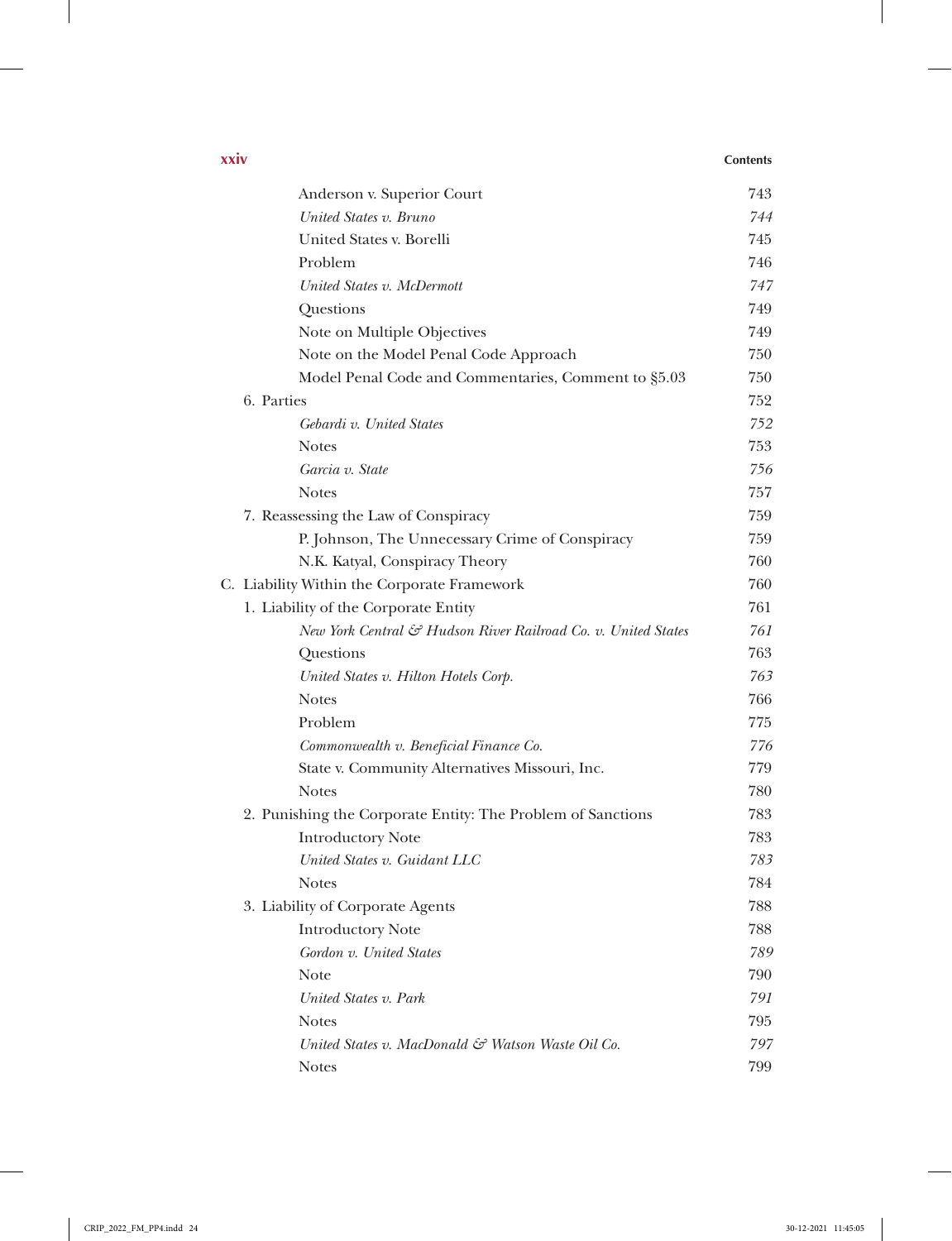| <b>Contents</b>                                                                                                           | <b>XXV</b> |
|---------------------------------------------------------------------------------------------------------------------------|------------|
| <b>Exculpation</b><br><b>Chapter 8</b>                                                                                    | 803        |
| A. Introduction: The Concepts of Justification and Excuse                                                                 | 803        |
| J.L. Austin, A Plea for Excuses                                                                                           | 803        |
| B. Principles of Justification                                                                                            | 804        |
| 1. Protection of Life and Person                                                                                          | 804        |
| United States v. Peterson                                                                                                 | 804        |
| Note on Self-Defense as a Justification                                                                                   | 805        |
| People v. Goetz                                                                                                           | 805        |
| Notes on the Goetz Case                                                                                                   | 809        |
| J. Berger, Goetz Case: Commentary on Nature of Urban Life                                                                 | 809        |
| S.L. Carter, When Victims Happen to Be Black                                                                              | 810        |
| Notes on Self-Defense and Race                                                                                            | 811        |
| A. Gruber, Race to Incarcerate: Punitive Impulse and the Bid<br>to Repeal Stand Your Ground                               | 812        |
| American Bar Association, Report to the House of Delegates<br>(National Task Force on and Your Ground Laws)               | 812        |
| L.S. Richardson & P.A. Goff, Self-Defense and the Suspicion<br>Heuristic                                                  | 812        |
| J.D. Armour, Race Ipsa Loquitur: Of Reasonable Racists,<br>Intelligent Bayesians, and Involuntary Negrophobes             | 813        |
| L.S. Richardson & P.A. Goff, Self-Defense and the Suspicion<br>Heuristic                                                  | 813        |
| J. Markovitz, "A Spectacle of Slavery Unwilling to Die":<br>Curbing Reliance on Racial Stereotyping in Self-Defense Cases | 814        |
| Notes on the Meaning of "Deadly Force"                                                                                    | 815        |
| Notes on Standards of Judgment                                                                                            | 816        |
| State v. Kelly                                                                                                            | 820        |
| Notes on Battering and Its Effects                                                                                        | 825        |
| E. Schneider, Describing and Changing: Women's Self-Defense<br>Work and the Problem of Expert Testimony on Battering      | 832        |
| S. Estrich, Defending Women                                                                                               | 832        |
| Note on Nonpsychological Defenses                                                                                         | 836        |
| State v. Norman                                                                                                           | 837        |
| R.A. Rosen, On Self-Defense, Imminence, and Women Who<br><b>Kill Their Batterers</b>                                      | 840        |
| D. McCord & S.K. Lyons, Moral Reasoning and the Criminal<br>Law: The Example of Self-Defense                              | 841        |
| Notes on the Imminent Danger Requirement                                                                                  | 842        |
| Notes and Questions on Other Issues of Self-Defense                                                                       | 847        |
| State v. Abbott                                                                                                           | 849        |
| Notes on the Duty to Retreat                                                                                              | 851        |

 $\perp$ 

 $\overline{\phantom{a}}$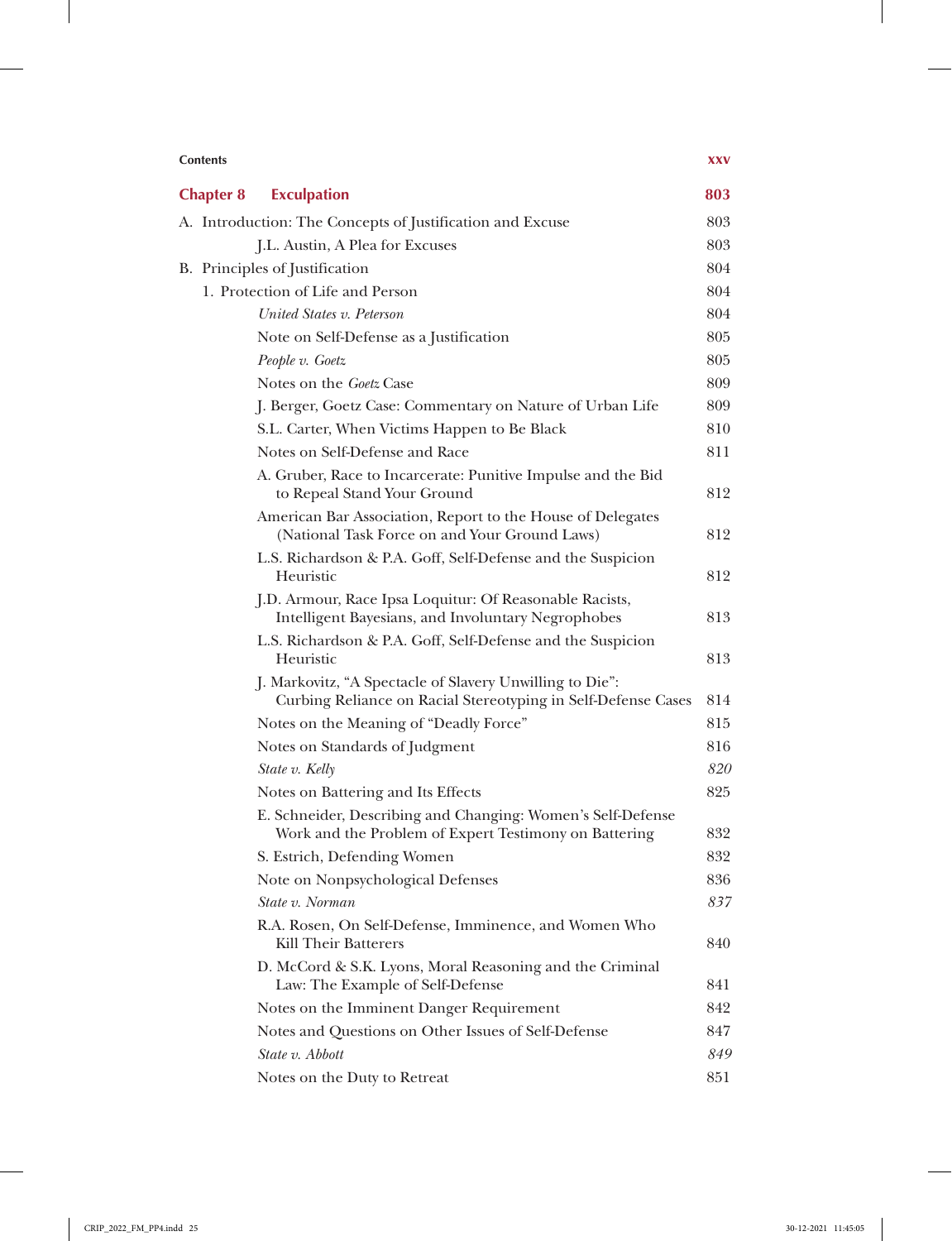| XXVI |  | <b>Contents</b> |
|------|--|-----------------|
|------|--|-----------------|

| United States v. Peterson                                                                                     | 856 |
|---------------------------------------------------------------------------------------------------------------|-----|
| Notes and Questions                                                                                           | 858 |
| 2. Protection of Property                                                                                     | 861 |
| People v. Ceballos                                                                                            | 861 |
| Notes on Defense of Habitation                                                                                | 864 |
| Note on Defense of Other Types of Property                                                                    | 866 |
| 3. The Use of Force in Law Enforcement                                                                        | 867 |
| <b>Introductory Note</b>                                                                                      | 867 |
| Notes on the Legal Framework                                                                                  | 870 |
| S. Mullainathan, Police Killings of Blacks: Here Is What the<br>Data Say                                      | 875 |
| 4. Choice of the Lesser Evil                                                                                  | 876 |
| People v. Unger                                                                                               | 876 |
| Model Penal Code §3.02                                                                                        | 879 |
| Model Penal Code and Commentaries, Comment to §3.02                                                           | 879 |
| Notes on Prison Escape                                                                                        | 880 |
| Notes on the Boundaries of the Necessity Defense                                                              | 881 |
| Notes on Medical Necessity                                                                                    | 884 |
| Notes on Economic Necessity                                                                                   | 885 |
| United States v. Schoon                                                                                       | 887 |
| <b>Note</b>                                                                                                   | 889 |
| Regina v. Dudley and Stephens                                                                                 | 889 |
| <b>Notes</b>                                                                                                  | 889 |
| Note on Taking Life to Save Life                                                                              | 891 |
| Note on Rights versus Lives                                                                                   | 892 |
| Problems                                                                                                      | 894 |
| 5. Euthanasia                                                                                                 | 896 |
| <b>Introductory Note</b>                                                                                      | 896 |
| Cruzan v. Director, Missouri Dept. of Health                                                                  | 896 |
| Washington v. Glucksberg                                                                                      | 898 |
| <b>Notes</b>                                                                                                  | 900 |
| New York State Task Force on Life and the Law, When DeathIs<br>Sought-Assisted Suicide in the Medical Context | 902 |
| J. Feinberg, Overlooking the Merits of the Individual Case: An<br>Unpromising Approach to the Right to Die    | 903 |
| S.H. Kadish, Letting Patients Die: Legal and Moral Reflections                                                | 903 |
| C. Principles of Excuse                                                                                       | 904 |
| <b>Introductory Note</b>                                                                                      | 904 |
|                                                                                                               |     |

 $\mathbf{I}$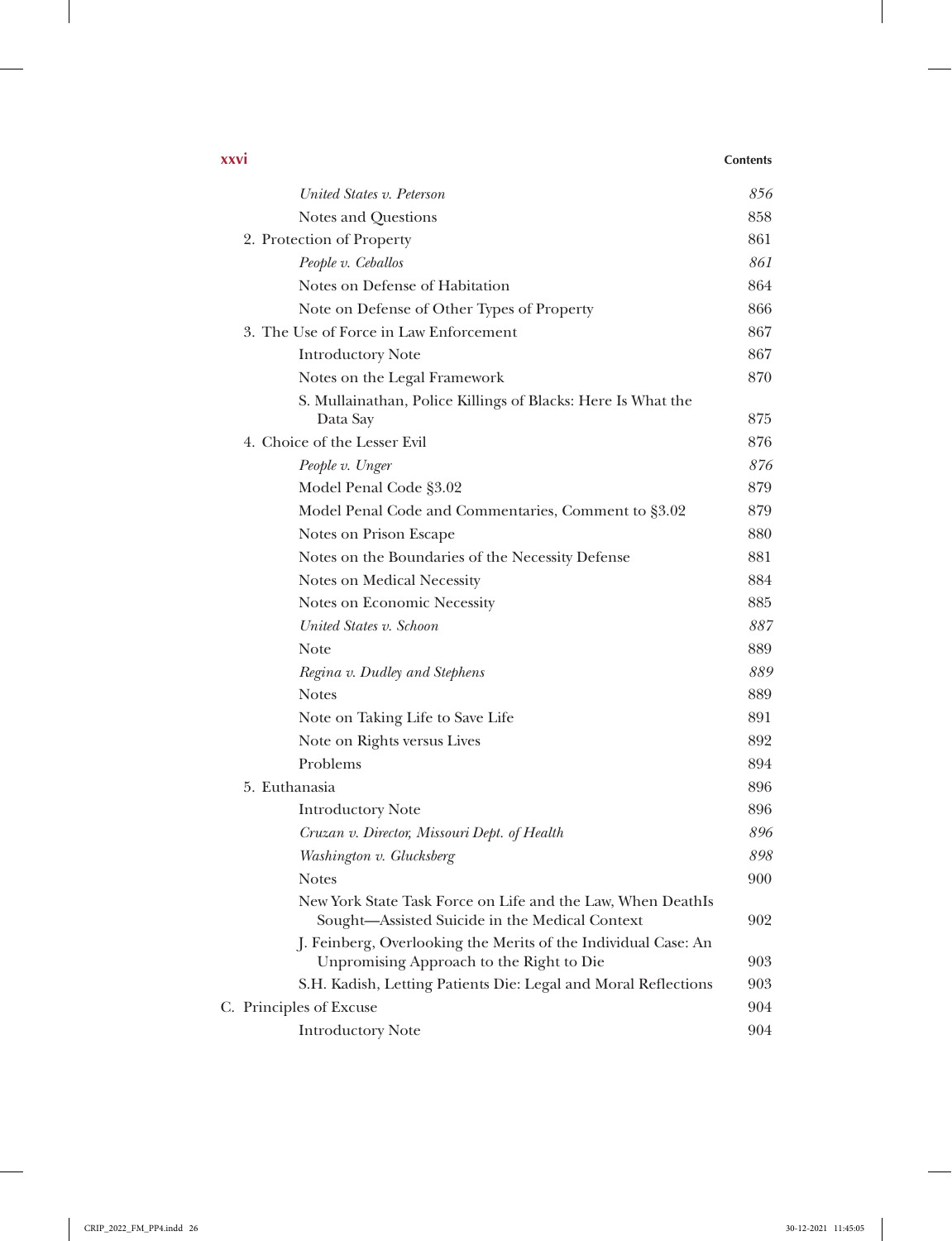| <b>Contents</b>                                               | xxvii |
|---------------------------------------------------------------|-------|
| 1. Introduction: What Are Excuses and Why Do We Have Them?    | 904   |
| E.R. Milhizer, Justification and Excuse: What They Were, What |       |
| They Are, and What They Ought to Be                           | 904   |
| S.H. Kadish, Excusing Crime                                   | 905   |
| 2. Duress                                                     | 906   |
| State v. Toscano                                              | 906   |
| Model Penal Code §2.09                                        | 910   |
| Model Penal Code and Commentaries, Comment to §2.09           | 910   |
| Notes on the Model Penal Code                                 | 911   |
| Note: Necessity and Duress Compared                           | 914   |
| <b>Notes on Duress</b>                                        | 915   |
| United States v. Fleming                                      | 917   |
| United States v. Contento-Pachon                              | 918   |
| Regina v. Ruzic                                               | 919   |
| Problem                                                       | 922   |
| Note on Positive Inducements                                  | 924   |
| 3. Intoxication                                               | 924   |
| <b>Introductory Note</b>                                      | 924   |
| a. Voluntary Intoxication                                     | 925   |
| G. Williams, Criminal Law: The General Part                   | 925   |
| Roberts v. People                                             | 925   |
| People v. Hood                                                | 925   |
| State v. Stasio                                               | 927   |
| Notes on Voluntary Intoxication as Evidence Negating Mens Rea | 928   |
| Model Penal Code §2.08                                        | 930   |
| Model Penal Code and Commentaries, Comment to §2.08           | 930   |
| b. Involuntary Intoxication                                   | 934   |
| <b>Introductory Note</b>                                      | 934   |
| Regina v. Kingston                                            | 935   |
| <b>Notes</b>                                                  | 937   |
| 4. Mental Disorder                                            | 938   |
| a. The Defense of Legal Insanity                              | 938   |
| <b>Introductory Notes</b>                                     | 938   |
| Notes on Administering the Insanity Defense                   | 944   |
| i. Competing Formulations                                     | 949   |
| M'Naghten's Case                                              | 949   |
| The King v. Porter                                            | 950   |

 $\overline{\phantom{a}}$ 

 $\frac{1}{2}$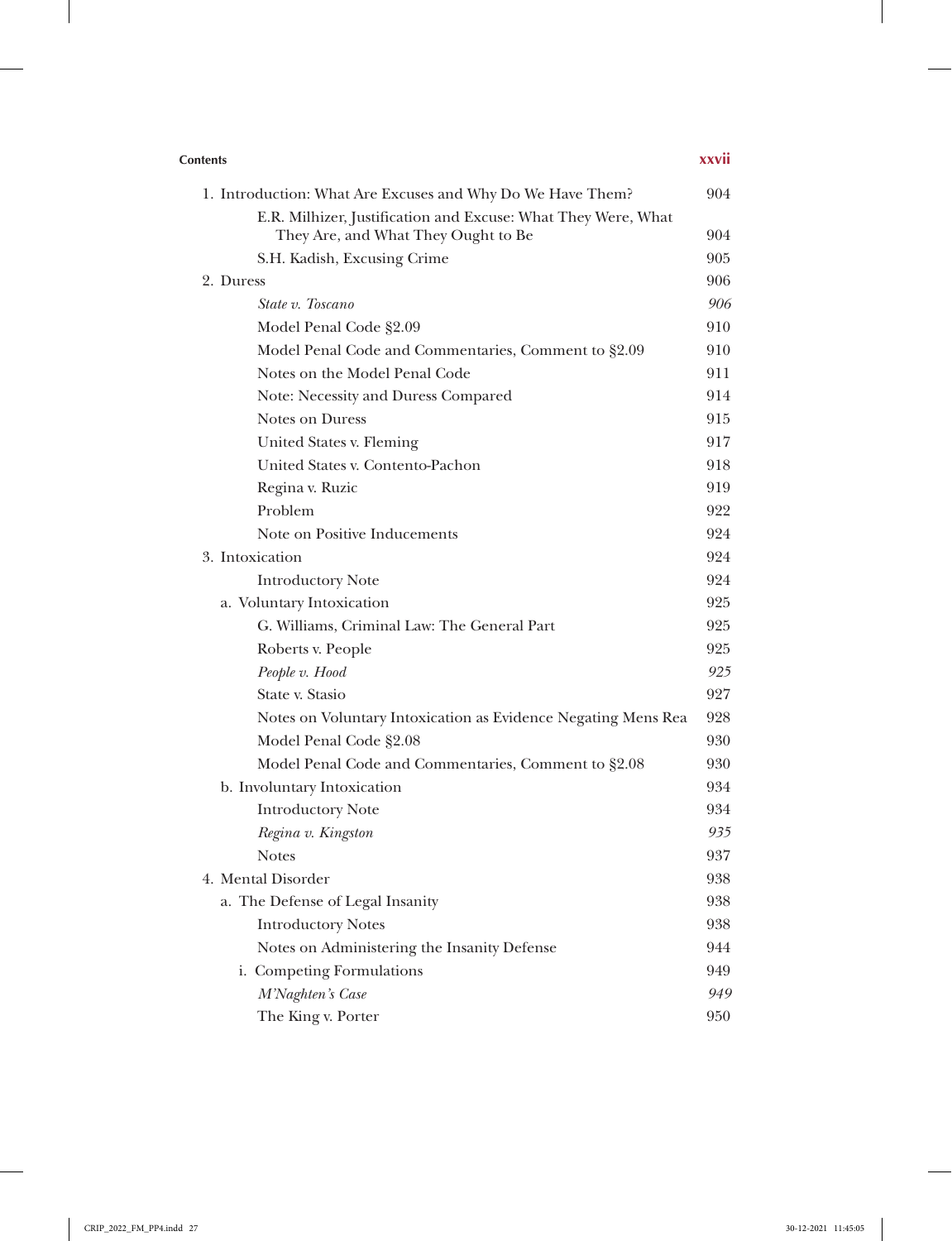| .      |                 |
|--------|-----------------|
| XXVIII | <b>Contents</b> |
|        |                 |

 $\overline{\phantom{a}}$ 

| <b>Blake v. United States</b>                                                              | 951  |
|--------------------------------------------------------------------------------------------|------|
| Model Penal Code and Commentaries (1985), §4.01                                            | 953  |
| United States v. Lyons                                                                     | 955  |
| Notes on the "Volitional Prong" Controversy                                                | 959  |
| Notes on Changes in the Law                                                                | 961  |
| Kahler v. Kansas                                                                           | 964  |
| Notes and Questions on Kahler                                                              | 968  |
| Note on Abolition of the Insanity Defense                                                  | 968  |
| H. Wechsler, Insanity as a Defense: A Panel Discussion                                     | 970  |
| S.J. Morse & R.J. Bonnie, Abolition of the Insanity Defense<br><b>Violates Due Process</b> | 970  |
| N. Morris, Psychiatry and the Dangerous Criminal                                           | 970  |
| S.J. Morse & R.J. Bonnie, Abolition of the Insanity Defense<br><b>Violates Due Process</b> | 971  |
| S.J. Morse, Internal and External Challenges to Culpability                                | 971  |
| Model Penal Code and Commentaries, Comment to §4.01                                        | 971  |
| ii. The Meaning of Wrong                                                                   | 972  |
| State v. Crenshaw                                                                          | 972  |
| <b>Notes</b>                                                                               | 974  |
| iii. The Meaning of "Mental Disease or Defect"                                             | 976  |
| State v. Guido                                                                             | 976  |
| Notes and Questions                                                                        | 978  |
| Note on the Psychopath                                                                     | 980  |
| Notes on Automatism-Sane and Insane                                                        | 981  |
| b. Diminished Capacity                                                                     | 982  |
| United States v. Brawner                                                                   | 982  |
| Clark v. Arizona                                                                           | 984  |
| Notes on Mental Disorder to Negate Mens Rea                                                | 985  |
| Note on Mental Disorder as a Ground for Mitigation                                         | 988  |
| 5. Changing Patterns of Excuse                                                             | 990  |
| Robinson v. California                                                                     | 990  |
| <b>Notes</b>                                                                               | 992  |
| Powell v. Texas                                                                            | 992  |
| State ex rel. Harper v. Zegeer                                                             | 998  |
| <b>Notes</b>                                                                               | 999  |
| United States v. Moore                                                                     | 1002 |
| M. Dan-Cohen, Actus Reus                                                                   | 1004 |
| <b>Notes</b>                                                                               | 1005 |
| Note on Structural and Environmental Deprivation                                           | 1005 |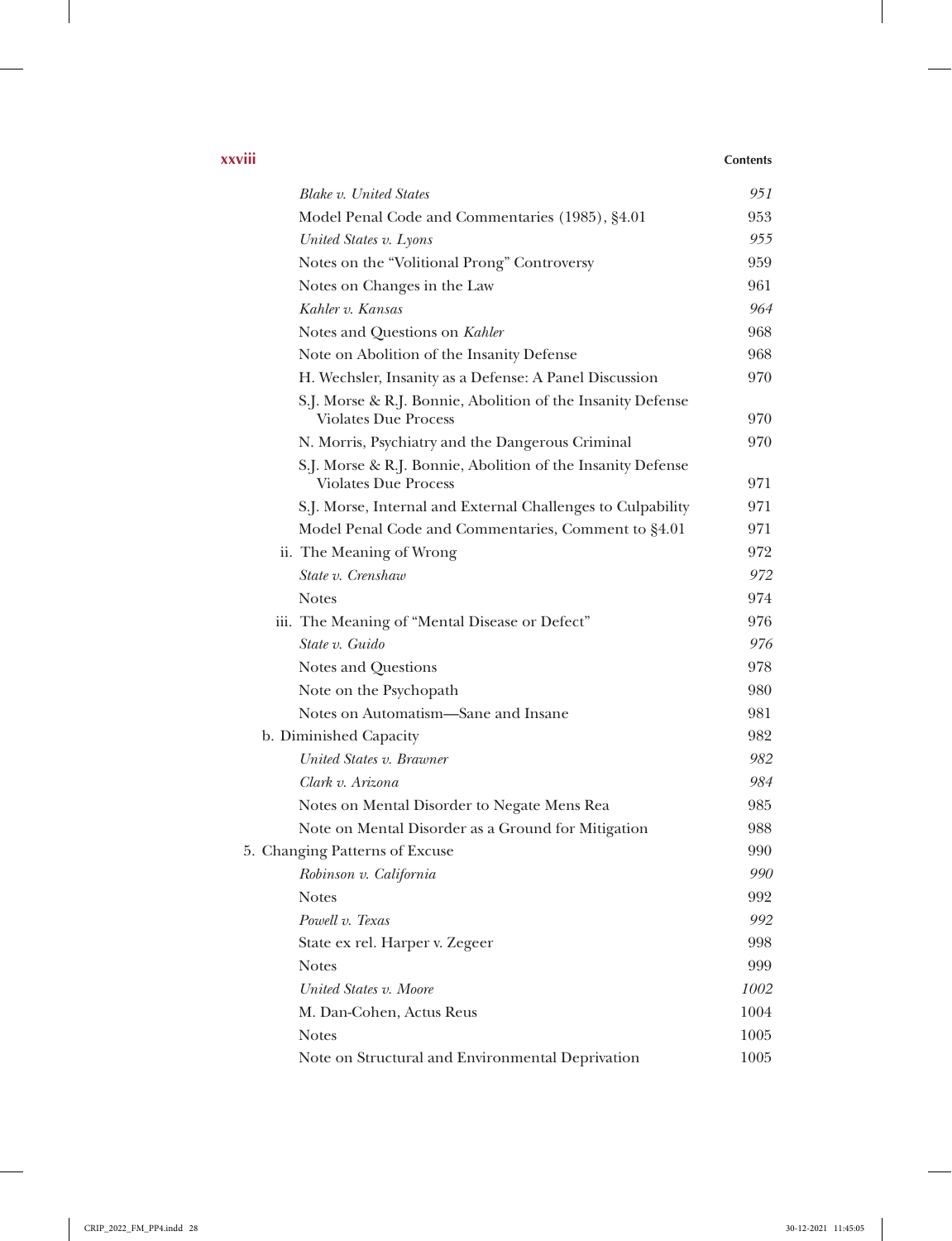| <b>Contents</b>  |                                                                                                  | <b>xxix</b> |
|------------------|--------------------------------------------------------------------------------------------------|-------------|
|                  | R. Delgado, "Rotten Social Background": Should the<br>Criminal Law Recognize a Defense of Severe |             |
|                  | <b>Environmental Deprivation?</b>                                                                | 1005        |
|                  | <b>Note</b>                                                                                      | 1007        |
|                  | H.L.A. Hart, Punishment and Responsibility                                                       | 1008        |
|                  | C. Thomas, Punishment and Personhood                                                             | 1008        |
|                  | Questions                                                                                        | 1010        |
| <b>Chapter 9</b> | <b>Theft Offenses</b>                                                                            | 1013        |
|                  | A. The Means of Acquisition                                                                      | 1013        |
|                  | Model Penal Code and Commentaries, Comment to §223.1                                             | 1013        |
|                  | 1. Trespassory Takings                                                                           | 1014        |
|                  | People v. Williams                                                                               | 1014        |
|                  | <b>Notes</b>                                                                                     | 1017        |
|                  | Topolewski v. State                                                                              | 1019        |
|                  | <b>Notes</b>                                                                                     | 1021        |
|                  | Note on Robbery and Extortion                                                                    | 1022        |
|                  | Note, A Rationale of the Law of Aggravated Theft                                                 | 1022        |
|                  | California Penal Code (2021) §211                                                                | 1022        |
|                  | California Penal Code (2021) §212                                                                | 1022        |
|                  | California Penal Code (2021) §518                                                                | 1022        |
|                  | California Penal Code (2021) §519                                                                | 1023        |
|                  | Model Penal Code §222.1                                                                          | 1023        |
|                  | Model Penal Code §223.4                                                                          | 1023        |
|                  | Model Penal Code and Commentaries, Comment to §223.4                                             | 1023        |
|                  | 2. Misappropriation                                                                              | 1024        |
|                  | Nolan v. State                                                                                   | 1024        |
|                  | Note on Embezzlement                                                                             | 1025        |
|                  | Notes on Appropriation of Lost Property and Property<br><b>Transferred by Mistake</b>            | 1027        |
|                  | Problem                                                                                          | 1030        |
|                  | State v. Riggins                                                                                 | 1031        |
|                  | Model Penal Code, §223.8                                                                         | 1033        |
|                  | Model Penal Code and Commentaries, Comment to §223.8                                             | 1033        |
|                  | <b>Notes</b>                                                                                     | 1036        |
| 3. Fraud         |                                                                                                  | 1037        |
|                  | <b>Introductory Note</b>                                                                         | 1037        |
|                  | Hufstetler v. State                                                                              | 1039        |
|                  | Graham v. United States                                                                          | 1040        |

 $\overline{\phantom{a}}$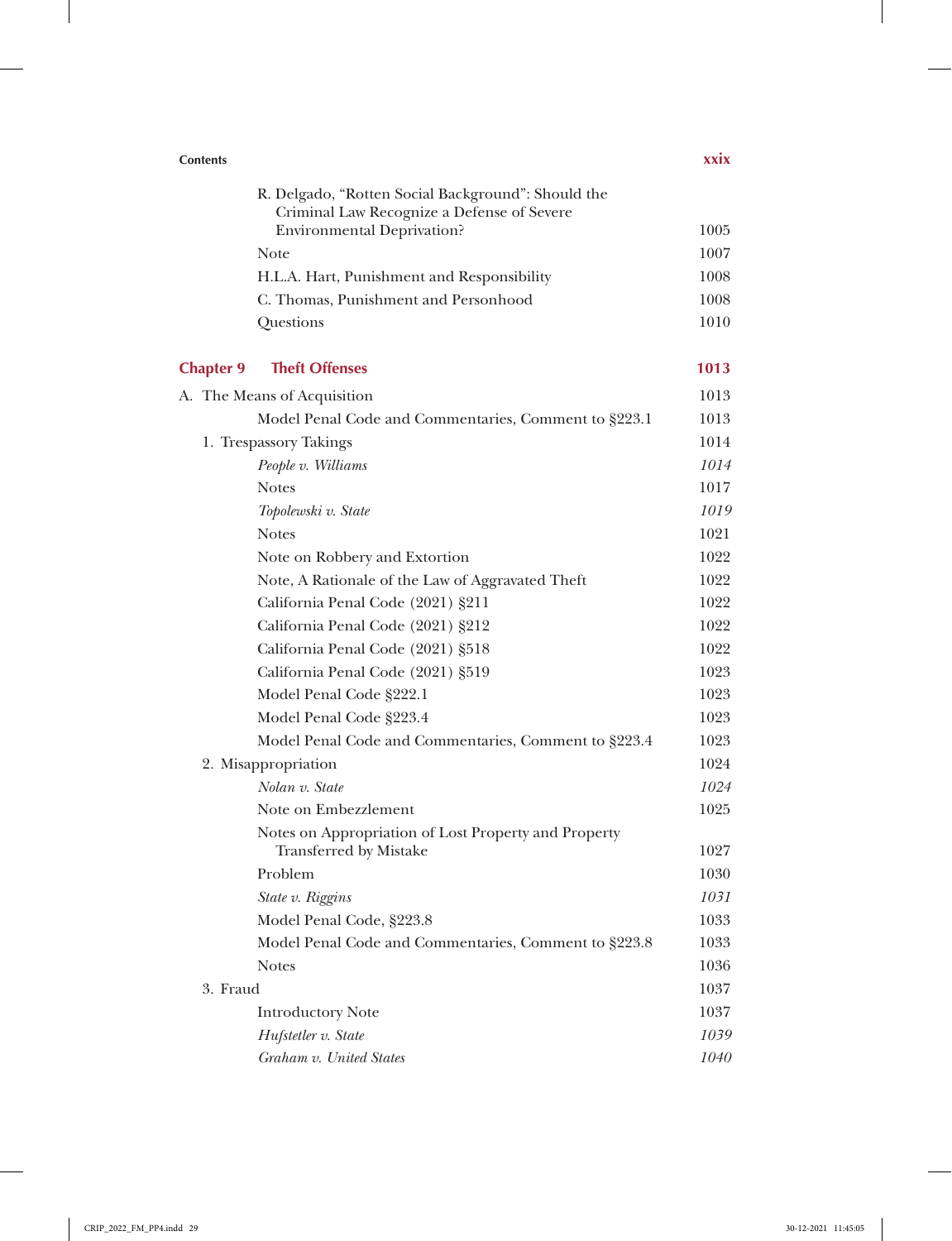| XXX |                                                                             | <b>Contents</b> |
|-----|-----------------------------------------------------------------------------|-----------------|
|     | Notes and Questions                                                         | 1041            |
|     | People v. Ashley                                                            | 1042            |
|     | Notes and Questions                                                         | 1044            |
|     | Nelson v. United States                                                     | 1045            |
|     | Problem                                                                     | 1048            |
|     | 4. Blackmail                                                                | 1049            |
|     | State v. Harrington                                                         | 1049            |
|     | Notes and Questions                                                         | 1051            |
|     | People v. Fichtner                                                          | 1055            |
|     | <b>Note</b>                                                                 | 1057            |
|     | Problem                                                                     | 1057            |
|     | Note on the Rationale of Blackmail                                          | 1058            |
|     | J. Lindgren, Unraveling the Paradox of Blackmail                            | 1058            |
|     | G.P. Fletcher, Blackmail: The Paradigmatic Crime                            | 1058            |
|     | D.H. Ginsburg & P. Shechtman, Blackmail: An Economic<br>Analysis of the Law | 1058            |
|     | W.J. Gordon, Truth and Consequences: The Force of                           |                 |
|     | <b>Blackmail's Central Case</b><br>5. Consolidation                         | 1059<br>1060    |
|     |                                                                             | 1060            |
|     | <b>Introductory Note</b>                                                    | 1060            |
|     | Model Penal Code §223.1                                                     |                 |
|     | New York Penal Law §155.05 (2021)                                           | 1060            |
|     | New York Penal Law §155.45 (2021)                                           | 1060            |
|     | Illinois Compiled Statutes Chapter 720, Section 5/16-1 (2021)               | 1061            |
|     | California Penal Code §484(a) (2021)                                        | 1061            |
|     | California Penal Code §952 (2021)                                           | 1061            |
|     | B. The Property Subject to Theft                                            | 1062            |
|     | 1. Traditional Theft                                                        | 1062            |
|     | State v. Miller                                                             | 1062            |
|     | <b>Notes</b>                                                                | 1063            |
|     | 2. Theft of Information                                                     | 1066            |
|     | United States v. Girard                                                     | 1066            |
|     | <b>Notes</b>                                                                | 1068            |
|     | Regina v. Stewart                                                           | 1074            |
|     | <b>Note</b>                                                                 | 1075            |
|     | 3. Honest Services                                                          | 1076            |
|     | Skilling v. United States                                                   | 1077            |
|     | <b>Notes</b>                                                                | 1081            |

 $\overline{\phantom{a}}$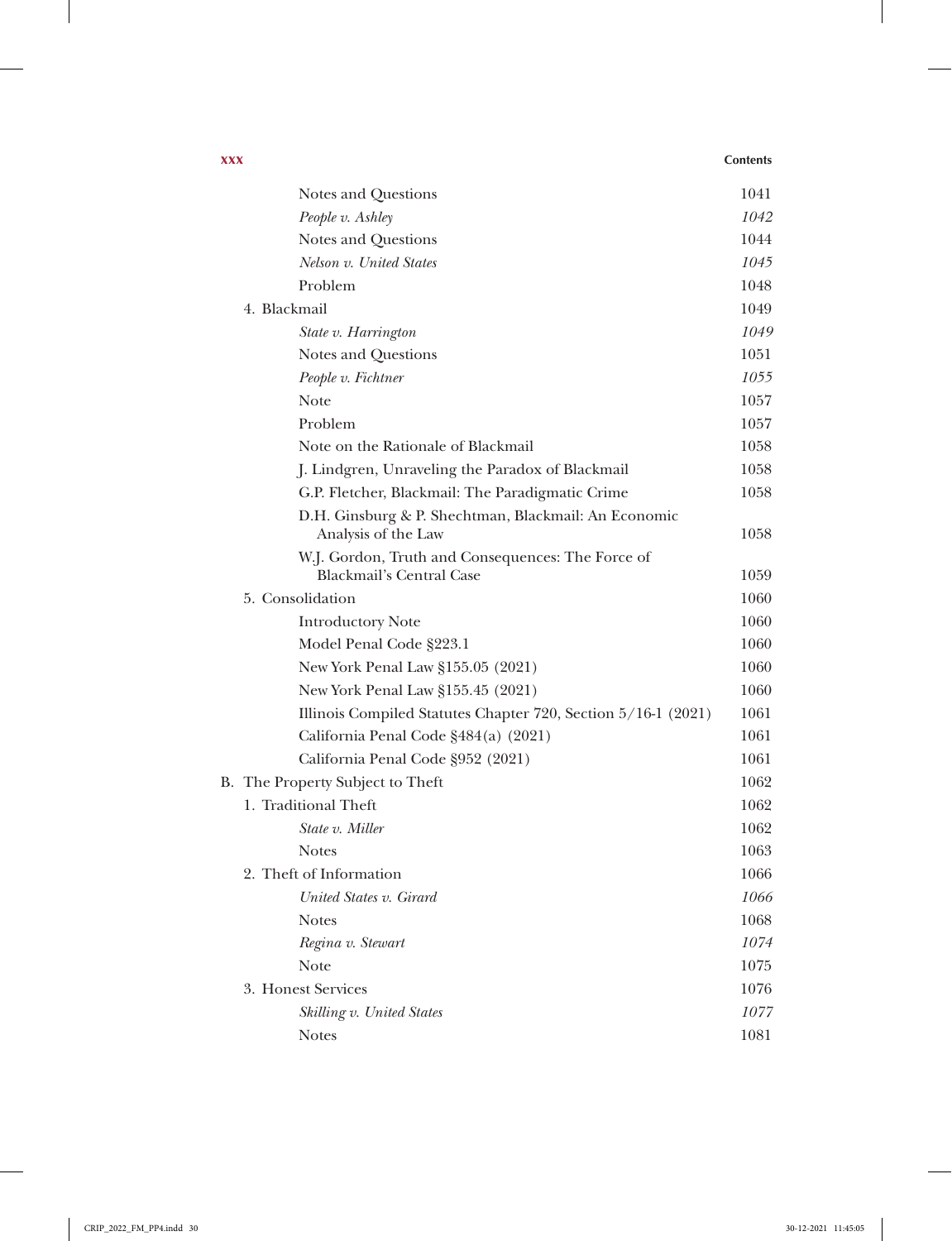| <b>Contents</b>                                                                              | xxxi |  |
|----------------------------------------------------------------------------------------------|------|--|
| C. Mens Rea                                                                                  |      |  |
| People v. Brown                                                                              | 1085 |  |
| <b>Note</b>                                                                                  | 1085 |  |
| People v. Jennings                                                                           | 1086 |  |
| Regina v. Feely                                                                              | 1087 |  |
| Notes and Questions on Intent to Restore or Pay                                              | 1089 |  |
| People v. Reid                                                                               | 1091 |  |
| <b>Notes</b>                                                                                 | 1092 |  |
| <b>Imposing Punishment</b><br><b>Chapter 10</b>                                              | 1095 |  |
| A. What Is Punishment?                                                                       | 1095 |  |
| 1. Imprisonment                                                                              | 1095 |  |
| R. Delaney, S. Subramanian, A. Shames & N. Turner,                                           |      |  |
| Reimagining Prison                                                                           | 1096 |  |
| R. Wright, Prisons: Prisoners, Encyclopedia of Crime and Justice                             | 1097 |  |
| Notes on Prison Conditions                                                                   | 1097 |  |
| Note on Civil Sanctions                                                                      | 1102 |  |
| 2. Kinds of Punishment                                                                       | 1104 |  |
| United States v. Gementera                                                                   | 1104 |  |
| <b>Notes</b>                                                                                 | 1108 |  |
| D.M. Kahan, What Do Alternative Sanctions Mean?                                              | 1110 |  |
| T.M. Massaro, Shame, Culture, and American Criminal Law                                      | 1110 |  |
| J. Gilligan, Violence                                                                        | 1110 |  |
| J.Q. Whitman, What Is Wrong with Inflicting Shame Sanctions?                                 | 1110 |  |
| B. Sentencing in Non-Capital Cases                                                           | 1114 |  |
| 1. Discretionary Sentencing Systems                                                          | 1114 |  |
| Williams v. New York                                                                         | 1114 |  |
| Note, Due Process and Legislative Standards in Sentencing                                    | 1117 |  |
| <b>Notes</b>                                                                                 | 1118 |  |
| F. Allen, The Borderland of Criminal Justice                                                 | 1120 |  |
| M. Frankel, Criminal Sentencing: Law Without Order                                           | 1120 |  |
| Twentieth Century Fund, Task Force on Criminal Sentencing,<br>Fair and Certain Punishment    | 1121 |  |
| 2. Sentencing Reform                                                                         | 1121 |  |
| <b>Introductory Notes</b>                                                                    | 1121 |  |
| United States v. Vasquez                                                                     | 1124 |  |
| F.O. Bowman, III, The Failure of the Federal Sentencing<br>Guidelines: A Structural Analysis | 1129 |  |

 $\overline{\phantom{a}}$